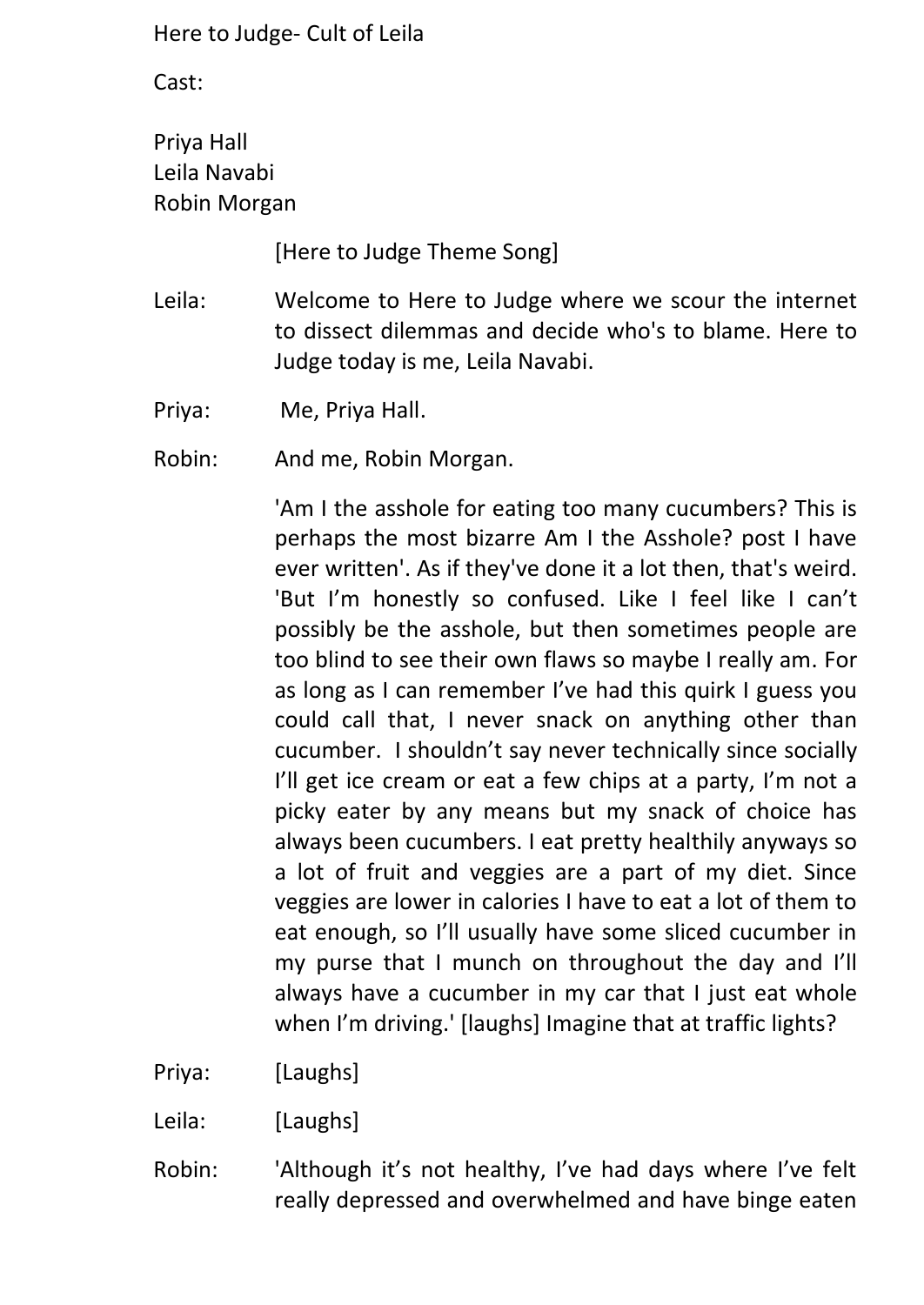nothing but cucumber. I think I've eaten perhaps 35 on very extreme days. Recently this quirk has begun to drive my 22 female, boyfriend 33 male, of six months insane, his words not mine. He says it's highly inappropriate to carry them everywhere with me. We spent last weekend at his parent's lake house and I provided my own cucumber to snack on. One night before bed I was in my room gnawing on a cucumber like a savage when his mother walked in. Under normal circumstances I never would eat that around others, I'd slice it up. She was puzzled, but chuckled and said 'My you do like cucumber.' [Laughs]

- Priya: [Laughs]
- Robin: 'My boyfriend told me, I humiliated him with my childish and immature eating habits. I told him that his mum caught me in a low moment, he was being ridiculous, since he eats a bag of chips everyday and I don't bat an eye. He told me that chips were a normal snack and whole cucumbers were deranged. He told me I needed to stop eating cucumbers and that my behaviour is becoming a deal breaker for him. I feel really bothered, but I think cucumbers are a weird hill to die on and I don't want to lose my relationship. So am I the asshole?' I guess the too long didn't listen is, this lady only really snacks on cucumbers. She eats them whole, she eats them sliced, she takes them wherever she wants to, she eats them in the car. And sometimes she'll gnaw on them like a savage.
- Leila: Cool.[Laughs]
- Robin: Because this is obviously America in the sense that they say lake house, because that wouldn't exist over here right? Surely.
- Leila: A house on a lake?
- Priya: Houses do live on lakes over here.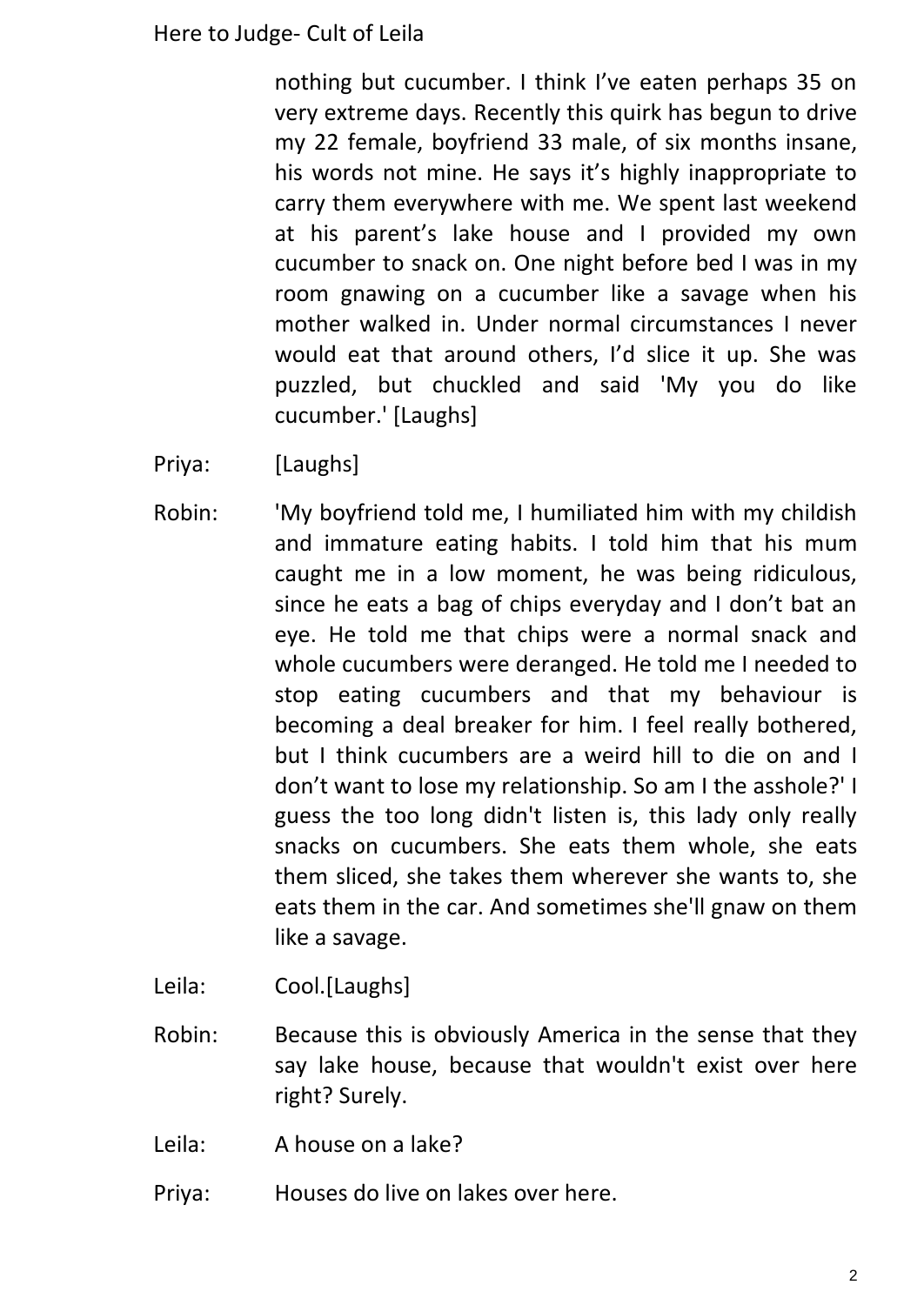- Robin: But you'd be sort of...
- Priya: You'd be like it's a house, not a lake house.
- Robin: Yeah, yeah it's not a lake house.
- Leila: Or you'd be like it's a house on a lake.
- Robin: I'm not Ryan Gosling do you know what I mean?
- Leila: Do they call ducks, lake ducks in America?
- Robin: Good question.
- Priya: They should.
- Robin: That will be the first Q&A for when we do our American live show. And it won't be a Q&A for them to ask us things, we'll ask them things.
- Leila: I would love that.
- Priya: And we'll have our pre-prepared list that we've put together.
- Robin: Yeah, yeah, yeah. Number one as you can expect, we're going to ask the obvious question [laughs].
- Priya: Where do non lake ducks live?
- Robin: Yeah [laughs]. Do you think she means big like full size cucumbers, you know can those mini ones like snacking ones.
- Leila: Yeah you can get snacking ones.
- Priya: Yeah I think small cucs.
- Leila: I don't think they have small cucumbers in America.
- Robin: Yeah it's like they super size everything isn't it? So do you think she means like 37 full size cucumbers in a day?
- Leila: Yeah I reckon. Is that all she's eating did she say?
- Robin: She said on a really bad day.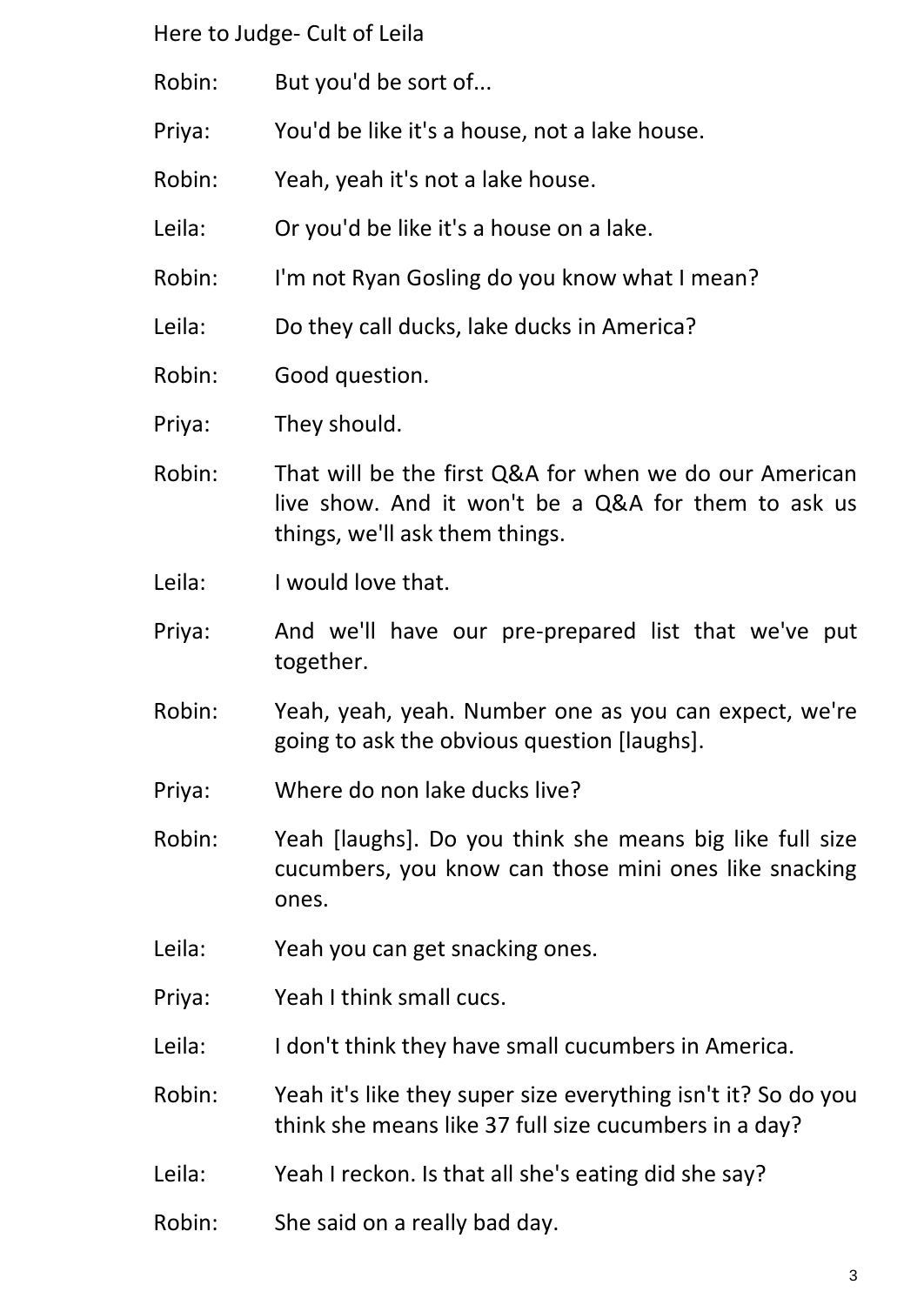- Priya: Days when she's, yeah having a real bad day.
- Robin: Do you think her lack of balanced diet is making her have low days?
- Priya: [Laughs]
- Leila: Yes. Well it's chicken or egg really isn't it? Am I depressed because I have an eating disorder or do I have an eating disorder because I'm depressed? [laughs]
- Robin: It's not chicken or egg, it's 100% cucumber.
- Leila: Cucumber yeah [laughs].
- Priya: Do you think she'll sometimes eat pickles? If she's being adventurous? Like gherkins are cucumbers right?
- Leila: Oh!
- Robin: That would feel very European to her I think.
- Priya: Right [laughs].
- Robin: Ya know?
- Priya: That's like spicy cucumber.
- Robin: Yeah, yeah, yeah that's like paprika flavoured. Do you think that if it was a different vegetable? I guess it's the size though isn't it? Like 37 carrots, I could probably eat 37 carrots in a day.
- Priya: No man. You're teeth would be...
- Leila: No I think that would kill you. Wouldn't that kill you?
- Priya: ...just in pieces. Yeah.
- Robin: It wouldn't kill you [laughs].
- Priya: Your jaw would be hurting.
- Robin: But you could boil them.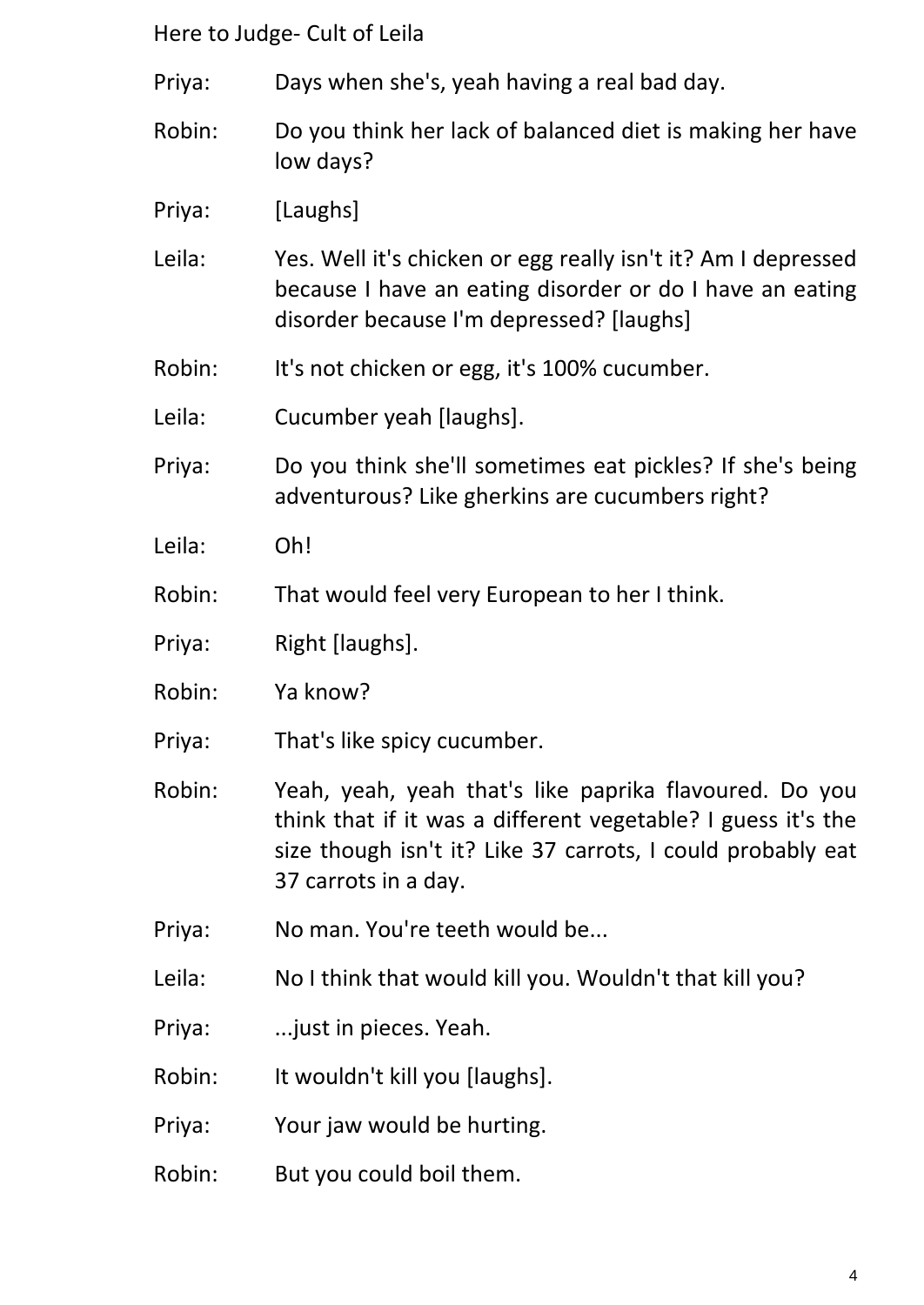- Leila: No because I saw this thing [laughs] I saw this thing that one of my distant relatives shared on Facebook, it was like how much of each thing you'd have to consume in order to die. And it was really surprisingly like it was like eight glasses of water or something.
- Priya: I don't want to have to break it to you but you cannot trust everything you read on Facebook.
- Leila: What? [Typing] How many of things to eat to die?

Robin: What a Google.

- Priya: If someone in your life was to die right now, you would immediately become a suspect.
- Leila: Yeah. How many of these 15 popular foods...
- Robin: Yeah and she's just done the big shop as well.
- Priya: [Laughs]
- Leila: Right here you are, right. 'Everyone has heard that water is good for you' I'm not going to read the whole article. But if you have 14 x 500ml of water you will be dead.
- Robin: Well like 12 pints, 11 pints of water.
- Leila: Yeah you'd die.
- Priya: Isn't this what they used to tell us when they were doing the don't do drugs talks? That if you do ecstasy you'll drink so much water you'll drown from the inside.
- Robin: Mm.
- Leila: Do you know what though? I reckon I could do it. I reckon I'd be fine.
- Priya: I mean let's not do it right now on this podcast. We've got a few more stories to get through.
- Robin: Can we make a spinoff podcast?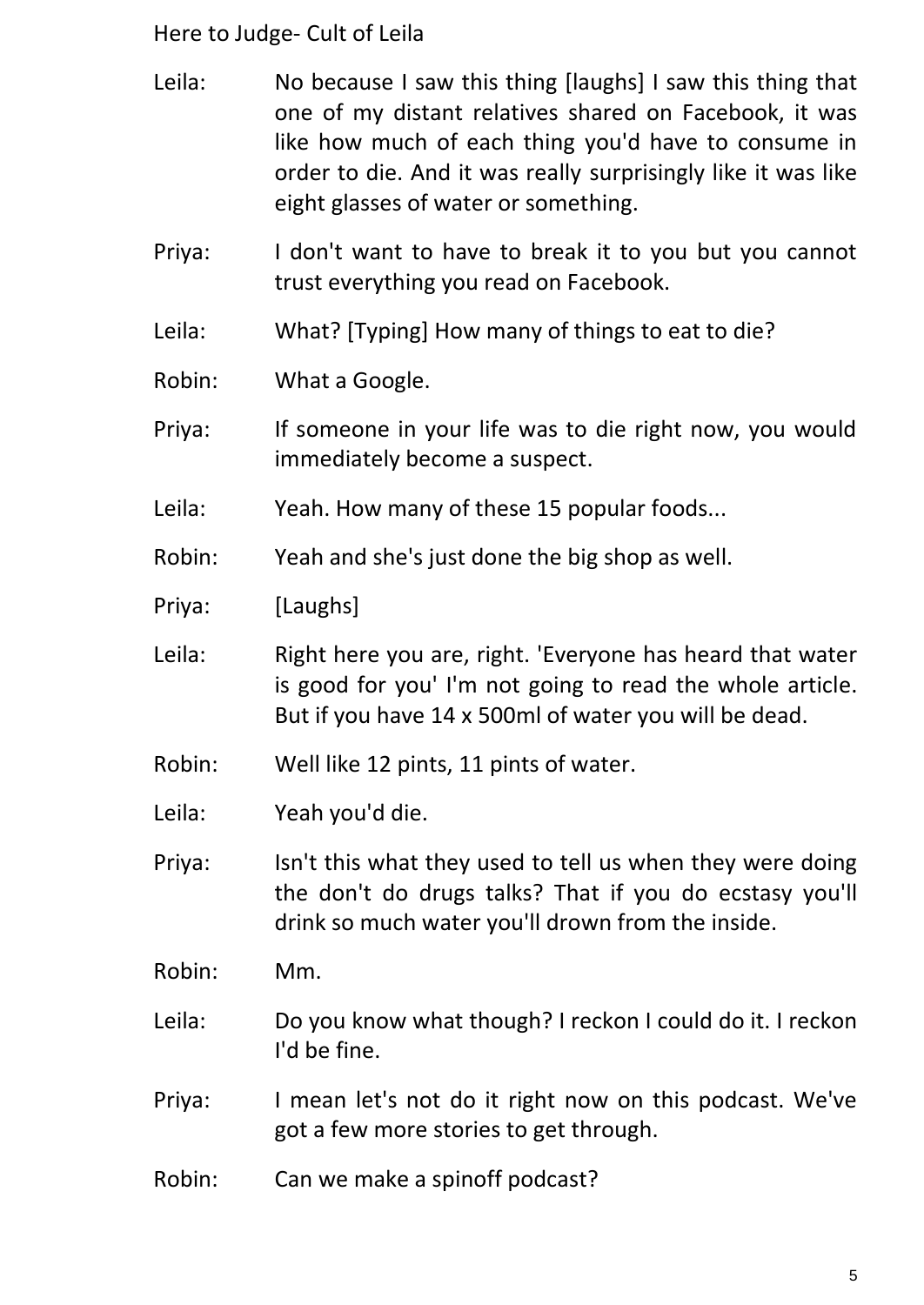- Leila: 400 bananas would kill you. 400 bananas.
- Priya: Really 400? I thought less.
- Robin: Who's the famous it's either a comic or a writer who died from too much potassium. He was an alcoholic but then the potassium is what killed him because he was having too many bananas.
- Priya: Oh man.
- Leila: Oh my god.
- Priya: What a way to go.
- Leila: Which comic?
- Robin: I think it was like in the 50s or 60s. I'm going to Google 'banana potassium man alcoholic dead'.
- Priya: [Laughs] What a beautiful poem.
- Robin: Yeah is that a haiku? It feels like it is.
- Leila: Right I literally looked at 'how many cucumbers to die'.
- Priya: I feel like I'm the only one not Googling how to kill people using everyday fruit and veg.
- Robin: And that makes it more suspicious because I feel like you're the murderer.
- Priya: I'm just covering my tracks.
- Robin: One man in 2009 died after eating 43 banana cream pancakes to win a contest.
- Priya: Because of the potassium or because he was not well?
- Robin: I don't know. I don't want to find out.
- Priya: Like they were laced with arsenic but that's irrelevant.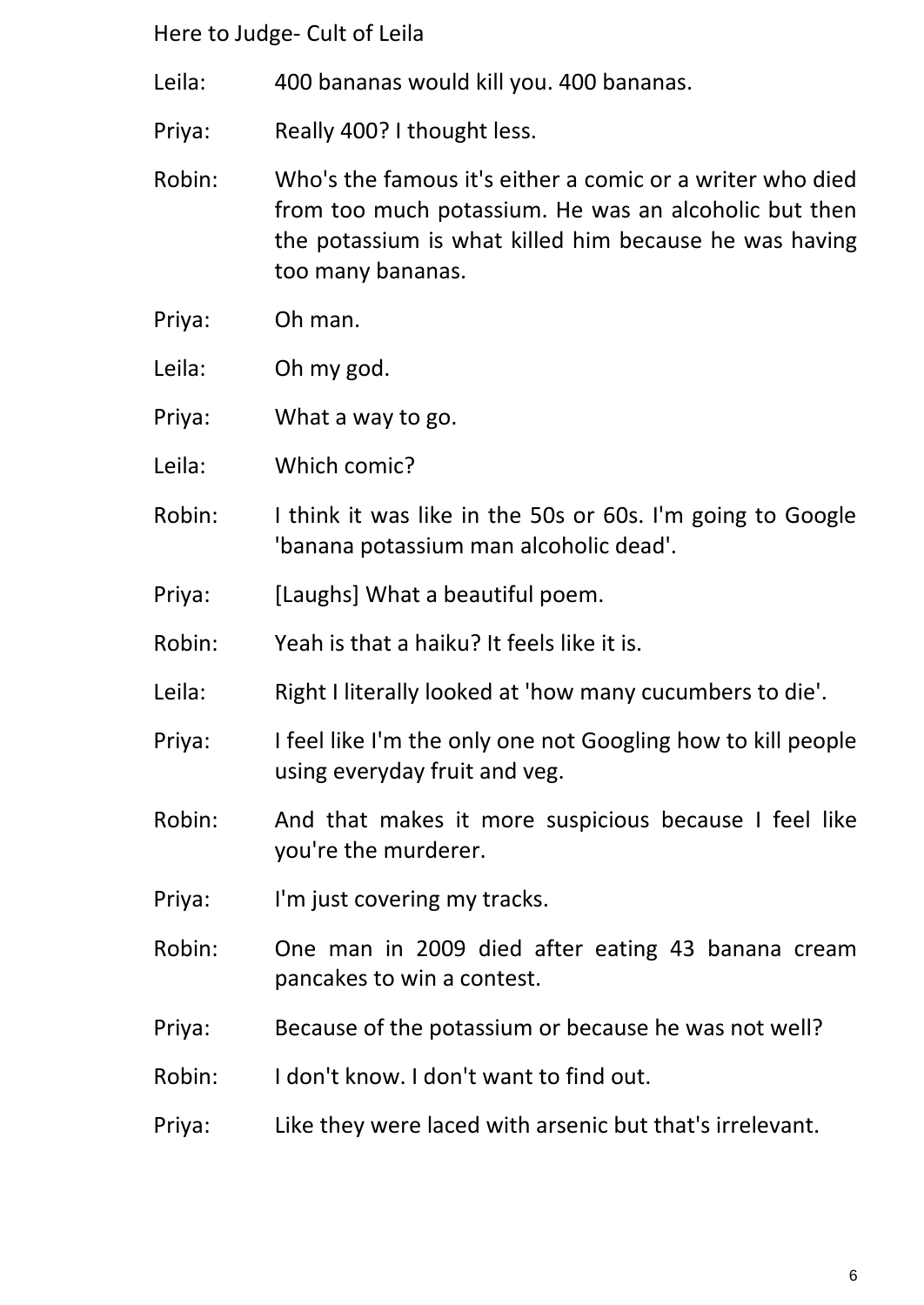- Robin: Yeah, yeah, yeah. It was in Russia so. So what are we thinking about this cucumber lady? I think the dude seems a bit sort of um aggressive.
- Priya: I think he thinks she's going to fuck the cucumber.
- Leila: I think she's got an eating disorder.
- Priya: We went for different approaches.
- Leila: [Laughs hysterically] Well it could be both. You never know.
- Priya: I mean yeah both of those things can be true.
- Robin: I also think Priya, that this man thinks that his girlfriend is fucking cucumbers and the way that her mother-in-law, well not mother-in-law they've been dating for six months and there's an eleven year age gap, it will not last!
- Priya: No.
- Robin: But she, 'My you do like a cucumber darling'.
- Leila: Oh my yeah.
- Priya: Oh my god do you think she was fucking the cucumber when the mother-in-law walked in?
- Robin: Big time. And then had to shove it in her mouth to sort of like pretend that she was eating it. Sorry you brought it up Priya.
- Leila: Isn't it really bad to do that to a cucumber? Like I think it's quite dangerous for yourself.
- Robin: To have sex with it.
- Leila: Yeah.
- Priya: Yeah it can't be good for you, pesticides and stuff surely.
- Robin: Yeah only buy organic.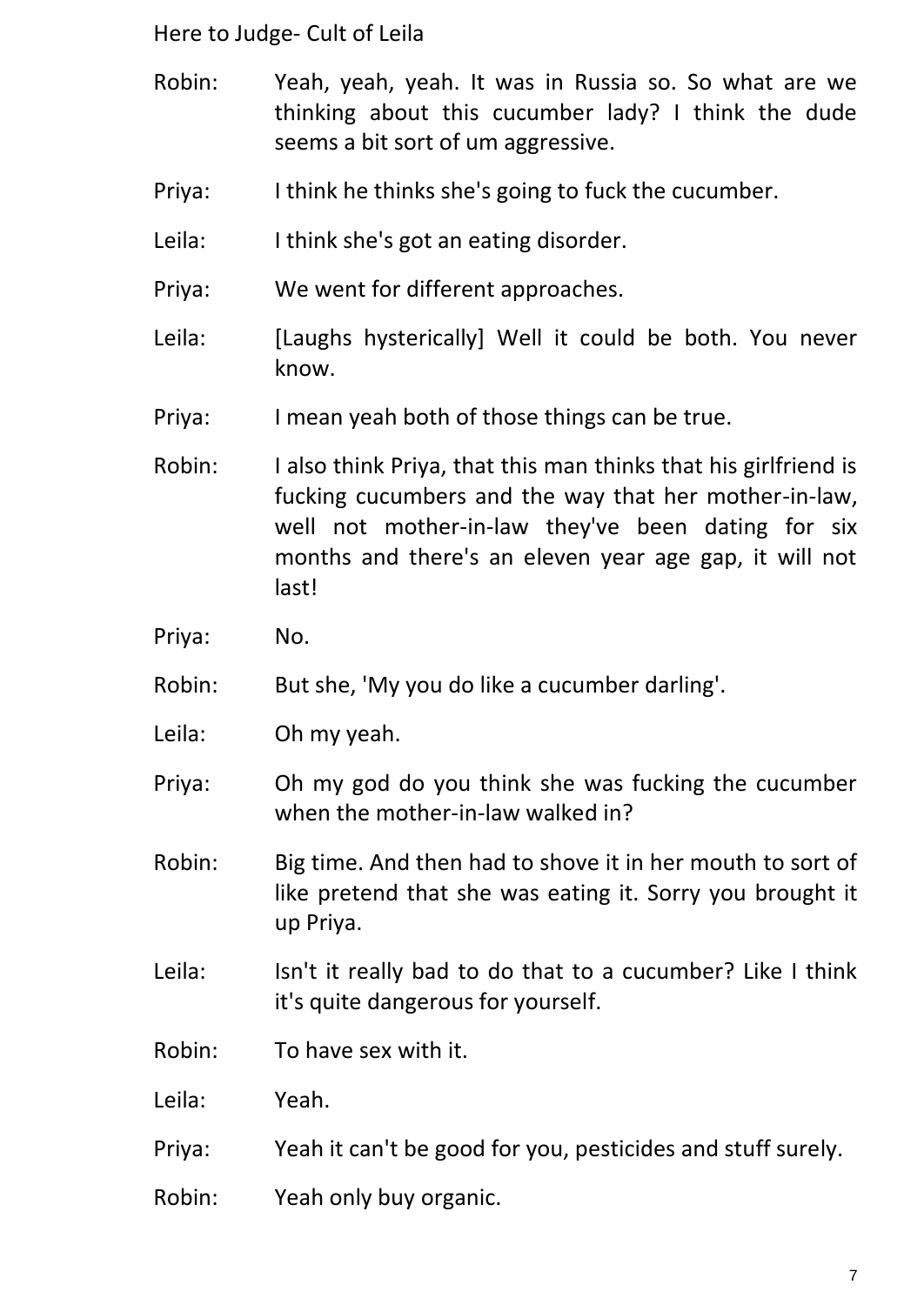- Priya: [Laughs]
- Leila: And also like you know like the Gwyneth Paltrow you know like the Goop thing and she has the jade eggs. I was reading an article about Goop recently and the jade eggs are specifically bad because they're like in a micro sense porous.
- Priya: Yeah.
- Leila: Which means like a sponge it soaks up, like it sucks out all the life out of your vagina.
- Robin: What's a jade egg sorry?
- Priya: Have you not seen this? Gwyneth Paltrow selling...
- Robin: I'm aware of the candle, she steams her vagina, I didn't realise there was more stuff than that.
- Priya: Yeah she sells jade eggs, it's just like an egg but it's made out of jade and you put it up your foof.
- Robin: What's jade?
- Priya: The rock.
- Leila: Jade is like a type of stone, like a green crystal type stone thing.
- Robin: Oh right sure. Yeah.
- Leila: It's smooth, and you put it up you. It looks like a paperweight.
- Robin: OK yeah, yeah, yeah.
- Leila: And you put it in your vagina and it makes you feel whole, that's the idea isn't it?
- Robin: [Laughs] That's actually a really good tagline. To feel whole inside, you just need to put this inside your...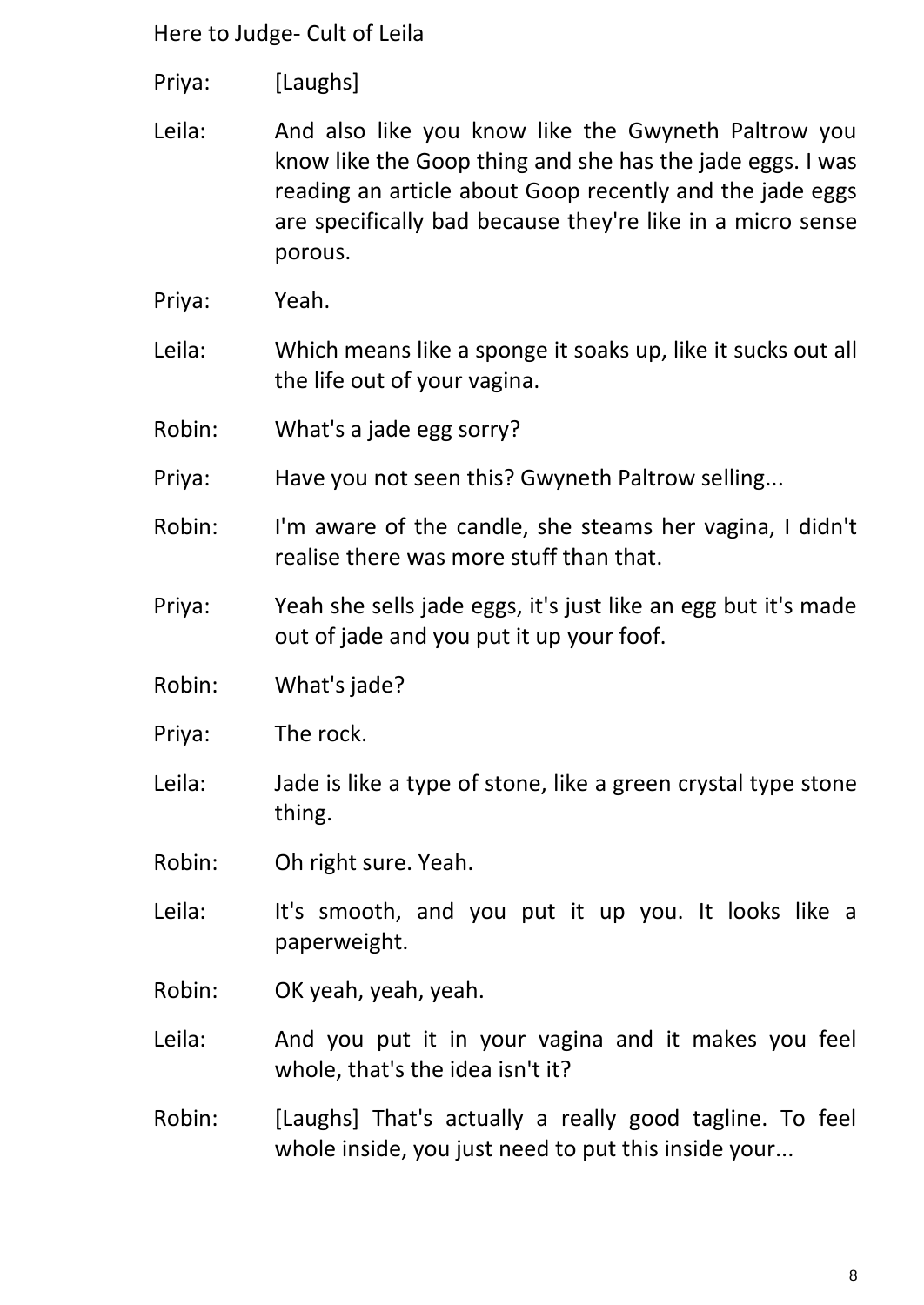- Leila: Your hole [laughs] yeah. Yeah she wants everyone to feel whole inside of their holes. And so she makes you put the egg in it. But it sucks all the life out of your vagina because it's like porous like a sponge. And I feel like cucumbers are probably not dissimilar to that.
- Priya: I completely agree. Like that jade egg is soaking up bacteria that can't be cleaned out of the jade egg. In the same way that pesticide and worms cannot truly ever be cleaned off of vegetables. You know like have you ever done that thing where you bite into an apple and there's a worm in it? That could happen with a cucumber.
- Robin: Sure.
- Leila: No.

Priya: And then you're in for a real bad time.

- Leila: Yeah that's, aww no!
- Robin: That's James and Giant Peach x-rated version type thing isn't it?
- Priya: Exactly.
- Robin: Goodness me.
- Leila: Don't put things that aren't meant to be in your vagina in your vagina.
- Robin: Yeah I think that's probably good health advice. Can we have that in the description of this episode please?
- Leila: Yeah I think so yeah. Yeah.
- Robin: Um?
- Priya: Do?
- Leila: I don't think she's an asshole.
- Priya: No.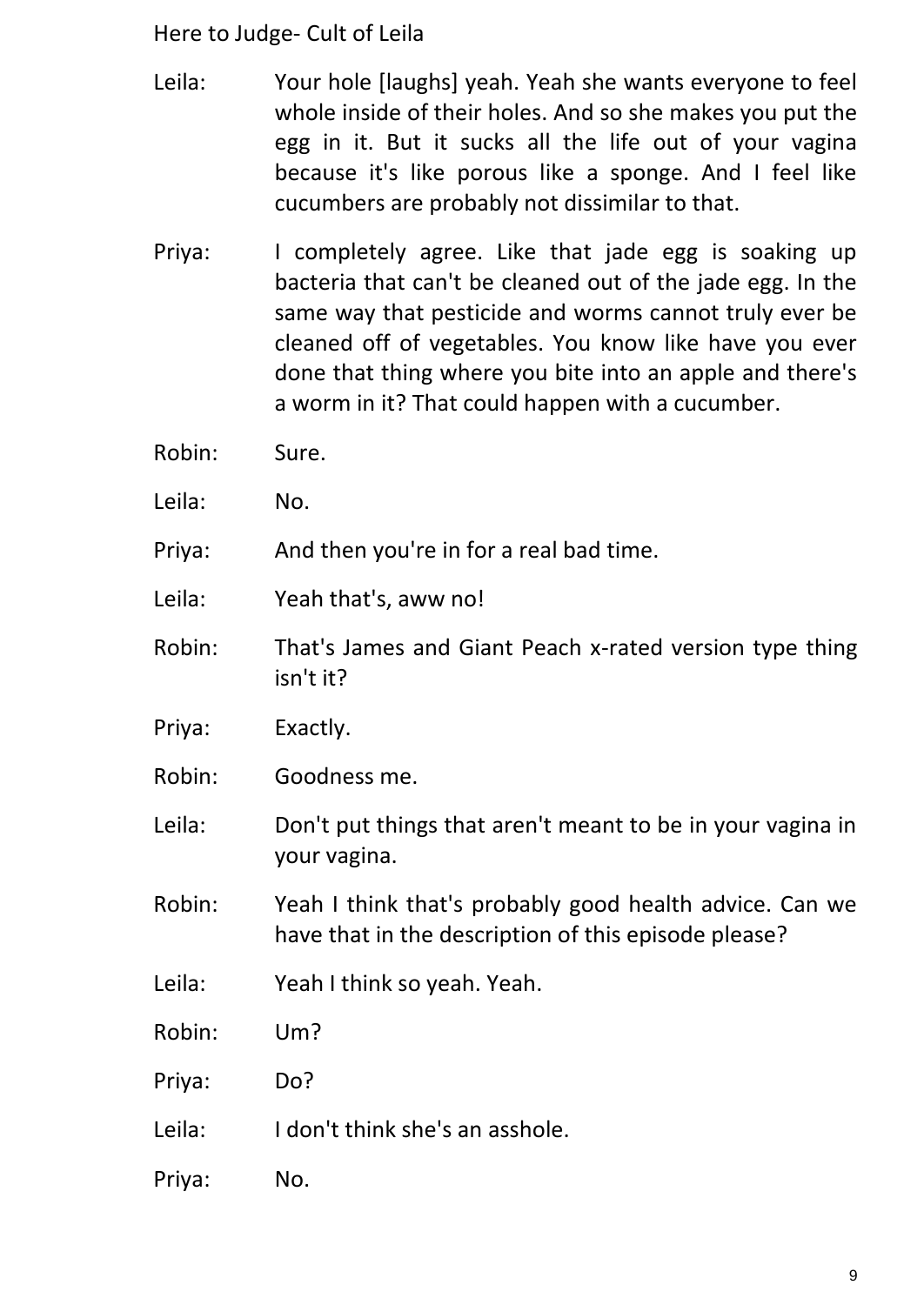- Robin: I don't think she's an asshole either. Do you think the boyfriend is?
- Priya: I think so.
- Robin: Calling her 'insane'.
- Priya: Yeah don't try and control what people eat.
- Leila: Yes I think he needs...
- Priya: Weird.
- Leila: Or if you're genuinely concerned, show it in a nice caring way not in a horrible way where your mum is weird to her.
- Robin: My, my, my.
- Priya: Do you think because they're embarrassed by phallic vegetables?
- Robin: Yeah.
- Leila: Yeah that's a very weird thing that he's deduced out of all of this I would say. It's not about his...
- Robin: That we're assuming he's deduced based on Priya [laughs].
- Priya: Yeah I think we all know, we can all get inside the mind of this guy.
- Robin: [Laughs] So not the asshole?
- Priya: Not an asshole.
- Leila: Not an asshole.
- Robin: Not an asshole.
- Priya: I'm actually craving a cucumber.

[Here to Judge- Interim Music]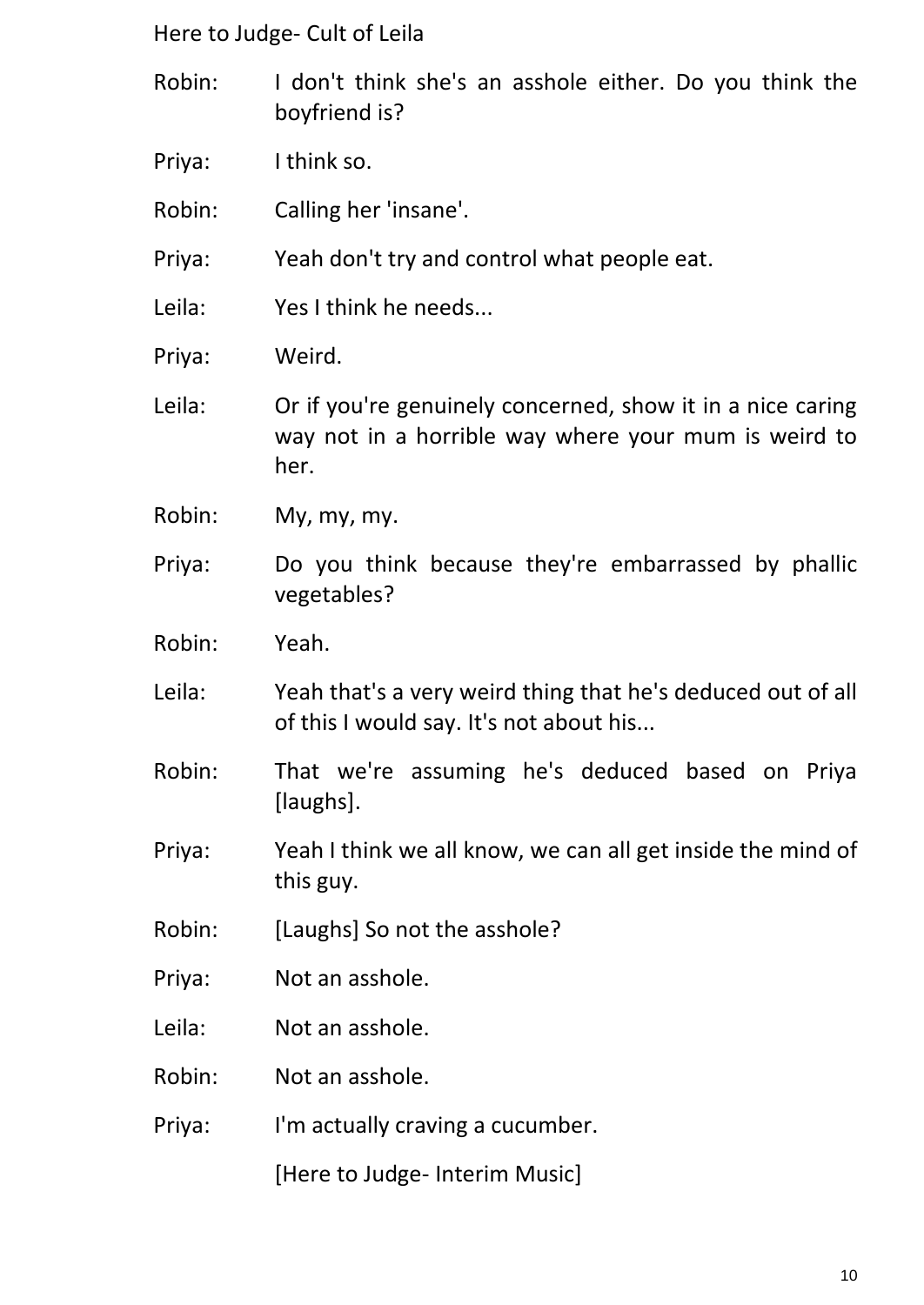- Priya: 'Am I the asshole for giving my cats middle names? Look I know. I know the title is just so, so stupid, and in my opinion the situation isn't much better. Anyway, so I have two cats. I love them more than words can express, and for as many headaches as they give me, I know I would not be here without them, especially after the year we've all had. They are everything to me. As such, I often refer to them as my son and my little girl, etcetera. No one has ever had an issue with this before. I've given my cats names that could be human names if you didn't know better. Well, one of them is a common pet name (Luna), but the other I've never heard another domestic pet with the name. For the sake of anonymity, let's call him Alfred'. [Laughs] I love that this cat is anonymous.
- Leila: [Laughs]
- Priya: 'Alfred is a troublemaker. I've had to take him to the vet in a panic a few times. He just has an impressive talent for getting into shit he shouldn't (you know, like a cat). So I sometimes say his full government name when he's in trouble. It usually just serves to make me not upset at him for whatever he's done, makes me laugh a little. I gave Luna a middle name, too, when I first got her.

So this new woman Alice started working with me at my job a few months back. We really hit it off, became fast friends. She's maybe late 20's and has a young daughter. I don't have kids, never want my own kids, and don't plan to adopt for some time. She seemed a little put-off by how I refer to my cats as my kids, but never said anything.'

- Leila: I love the fact that she's anonymised her cat but not Alice [laughs].
- Priya: Oh no, Alice deserves everything she gets. Alfred...
- Robin: Alice, yeah Alice who lives here and social security number is this.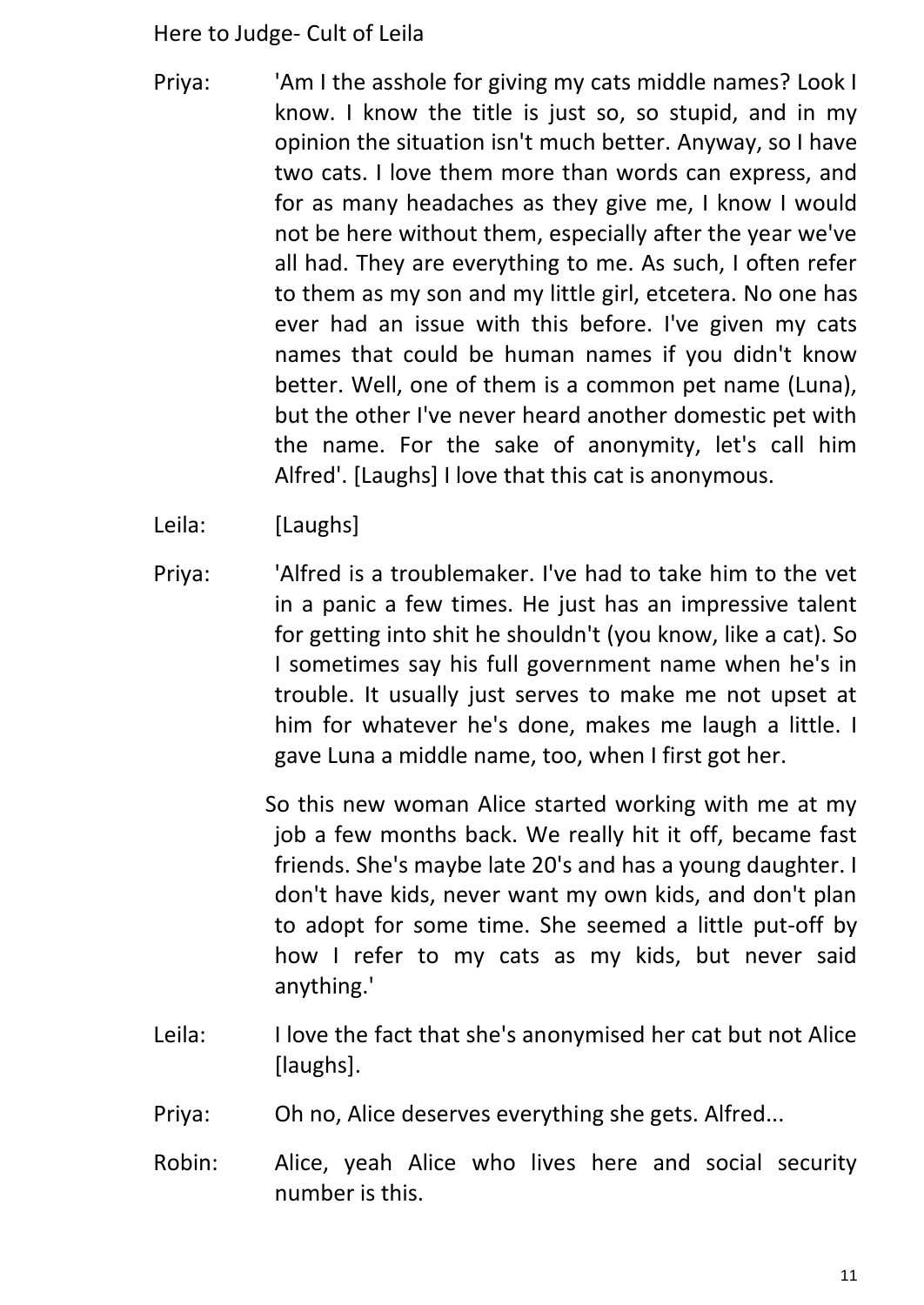- Priya: 'Last week Alice came over as she's helping me pack up all my crap for a move. I went to get her a drink from the kitchen and heard the unmistakable sound of my children getting into trouble. I called out 'Alfred Wayne, if you knock over one more box, I'll feed all of your treats to the raccoons!' or some such ridiculous threat. When I came back to Alice with her drink, she seemed upset so I asked what was wrong. She asked why I called the cat what I did. I said 'Oh, that's just his middle name, you know, for when he's really in trouble.' She flipped, got really upset at me, and scolded me for being so childish'.
- Leila: [Sighs]
- Priya: 'And for disrespecting real mums by treating my cats like children. 'They're just cats, OP, you need serious help!' and kept harping on about how my treating them like children diminished what real moms go through (somehow?). I tried to tell her that me valuing my cats doesn't take away from her parenting her kid but she just would not have it. I asked her to leave. She did so after a few more insults. I avoided her at work this week, and yesterday, my other work friend asked me what was up with us, because Alice seemed really upset. I told her what happened, and she was like 'Dude, you know she lost her son to SIDS like eight months ago, right?'
- Leila: [Draws breath shocked]
- Priya: I did not know that, but I don't see what that has to do with anything. My friend said I was being insensitive and I should apologize. I completely disagree and still think she's losing her mind over nothing. But I do feel bad for her, and see how maybe I might have triggered her, so I just want to be sure. Am I the asshole?'
- Leila: Ohhhh!
- Priya: That took a serious turn at the end didn't it?
- Leila: It did didn't it?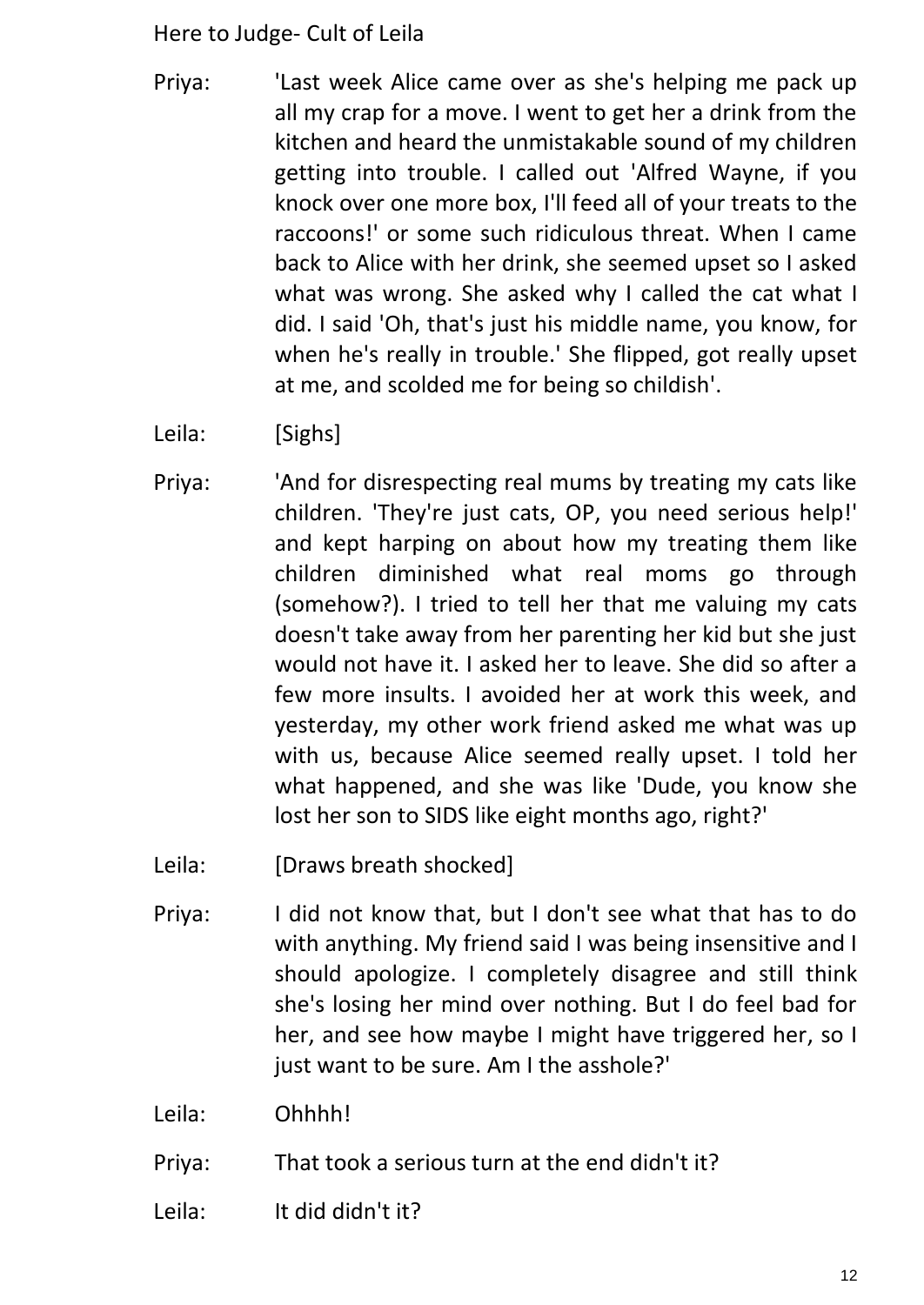- Robin: It did take a serious turn.
- Leila: I was having a lovely time until that [laughs].
- Priya: No one was expecting that one.
- Robin: Oh silly cat anonymity. Yeah fuckin' hell. As soon as you said Alice was still upset, I was like this is going to take a turn.
- Priya: Yeah. Yeah.
- Leila: Aww.
- Robin: Because up until that point it's you know, when I see people put on Facebook like 'my babies' and it's cats I'm just like, OK I wouldn't do it but you live your best life.
- Priya: Yeah.
- Robin: You enjoy yourself it's making you happy, great. I wouldn't scream insults at people but equally this is quite a horrible situation that this woman has gone through.
- Priya: Definitely. I mean it's now reasonable behaviour but grief isn't reasonable so.
- Robin: No.
- Leila: It's misplaced anger is what this is.
- Robin: Yeah.
- Priya: Leila you now have a cat.
- Leila: I do.
- Priya: Does that cat have a pet name and a government name? My cat has a government name.
- Leila: My cat does not have a government name. We have lots of different names for my cat. So my cat basically originally I wanted a girl cat and I wanted to call it Ms Miff. And then the cat we got was a boy and so we were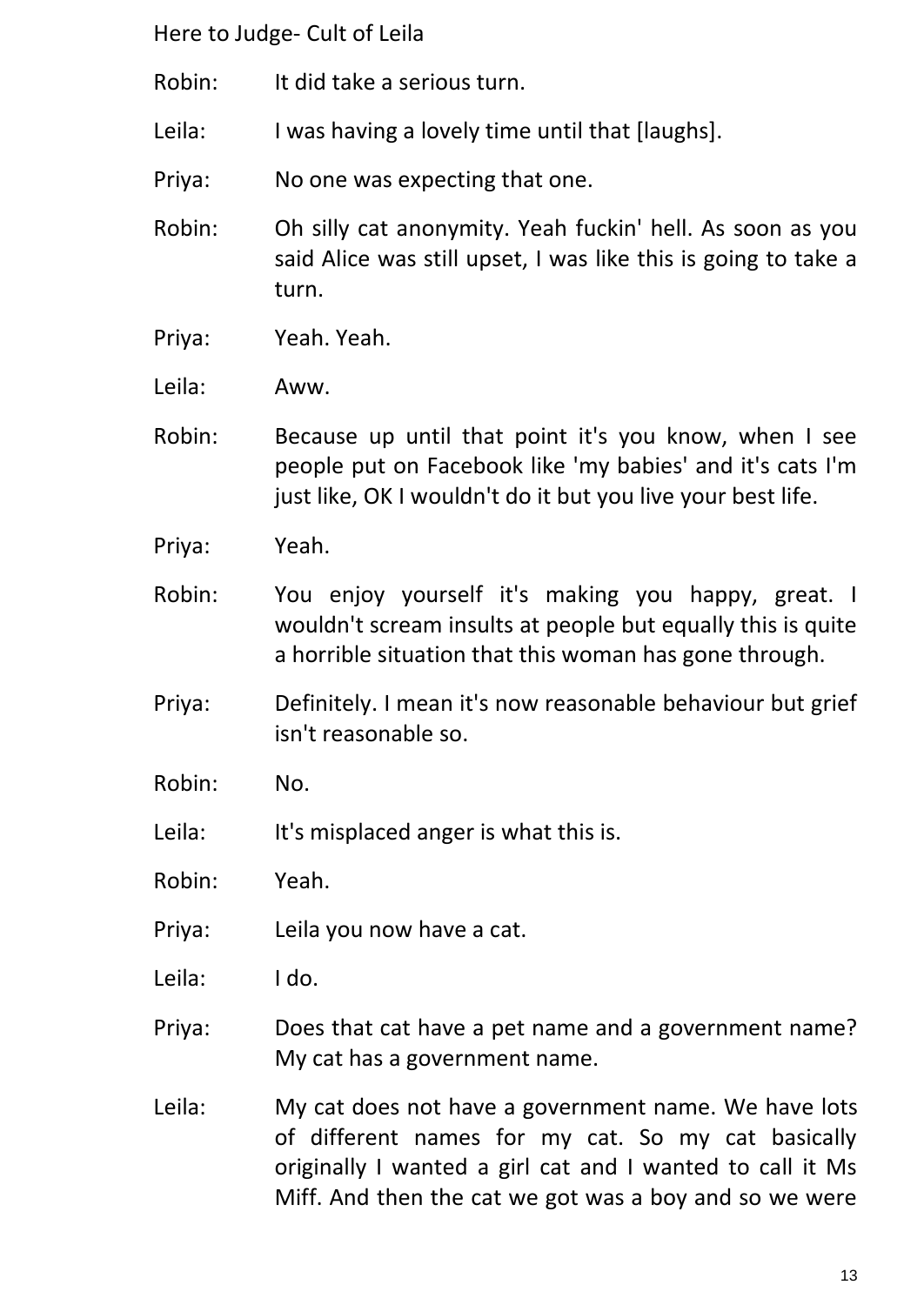like cool Ms Miff can be his drag name but his name is Biff.

- Robin: Nice.
- Leila: Which is sort of similar. And so we started doing that. But you come up with like little nicknames for your cat all the time.
- Priya: Yeah.
- Leila: But for me the nicknames that we come up with tend to be longer. Because his name is Biff, unless his name is Buh, you know what I mean? Like they're all longer than his real name. So like Spina Bifida is one of them.
- Priya: [Laughs]

Robin: I mean also taking a turn. Also taking a turn.

- Leila: Also taking a turn.
- Priya: Also that was the first example you gave, you didn't build up to that at all. It makes me nervous for what's coming next.
- Leila: I know [laughs].
- Robin: We're going to ramp up. This is what normally happens.
- Leila: What else do we call the cat? Biff Baff Boff.
- Priya: Amazing.
- Robin: I'd open with that one in future.
- Leila: Yeah, yeah, yeah. Mr Biff is also.
- Robin: Formal.
- Priya: If you're formal sometimes yeah.
- Robin: Can I ask what do you mean by government name? Is that when you register at a vets and you have to give a?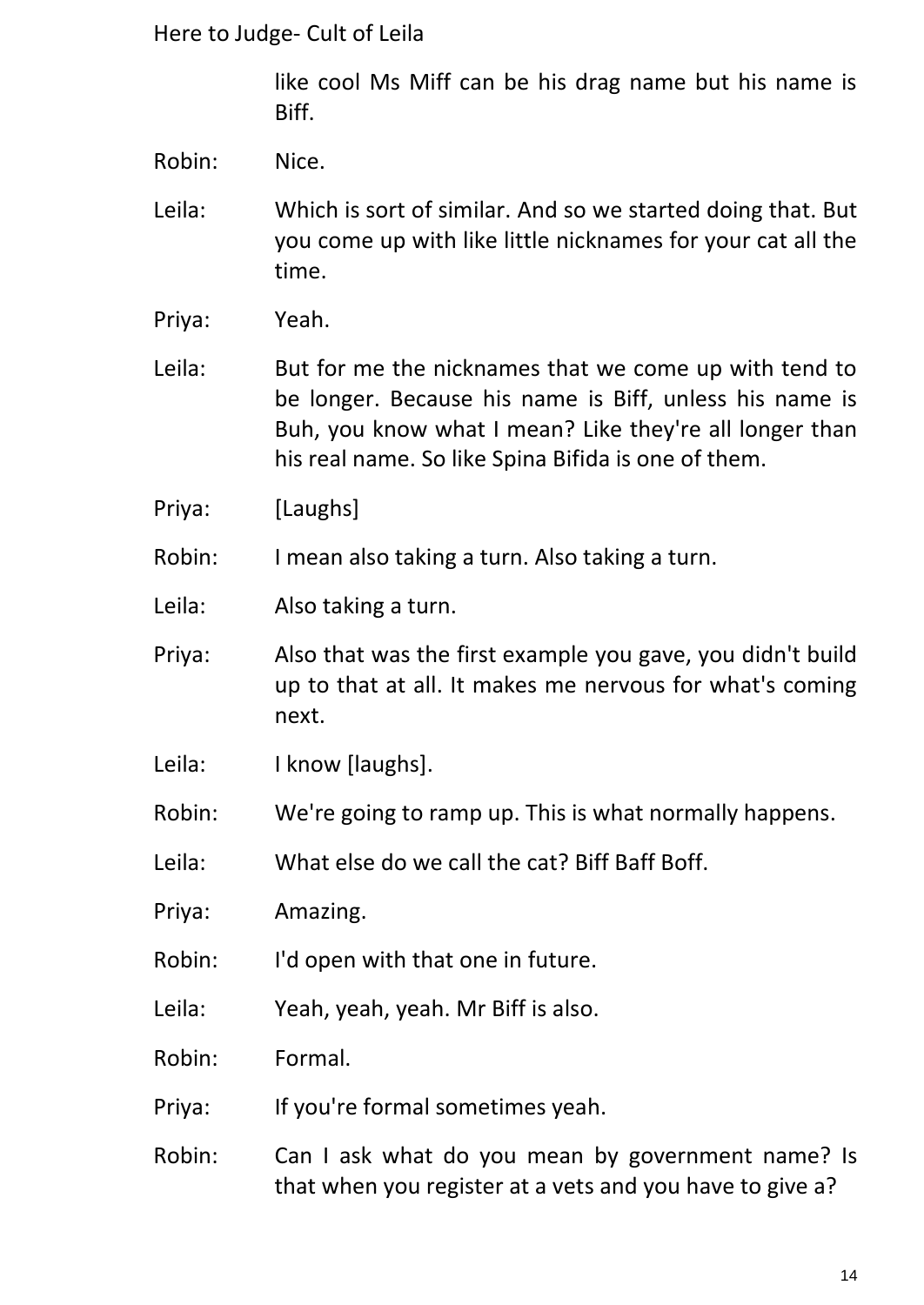- Priya: Yeah. So my cat is registered, his government name is Randal Hall. But I want to change it. So me and my partner have been together so long now that he should have a double-barrelled name, he should be on his records.
- Leila: That's so funny.
- Priya: So at one point next time I take him to the vets I'm probably going to have his name changed to include my partner's name as well. Which look sure, I can understand why someone would be annoyed by that but look, I'm just trying to have fun.
- Robin: It's modern.
- Leila: I don't know that our cat has a last name. Actually.
- Priya: Really? So in the vets do they not call out?
- Leila: Biff.
- Priya: Really?
- Leila: Yeah.
- Priya: So my vet is very nice and calls out his full name and at the minute because we're in Covid, you can't sit in the waiting room, you have to go outside so there's a car park full of people waiting to go into the vets. And she'll just come out and stand at the gate and be like 'Randal Hall!' It's very cool.
- Robin: That's really funny.
- Leila: That's so cute.

Priya: It's a lot of fun.

Leila: I love it.

Robin: That's so funny but you can do this with Biff. Biffy Whiff Whiff. Yes, Biffy Whiff Whiff.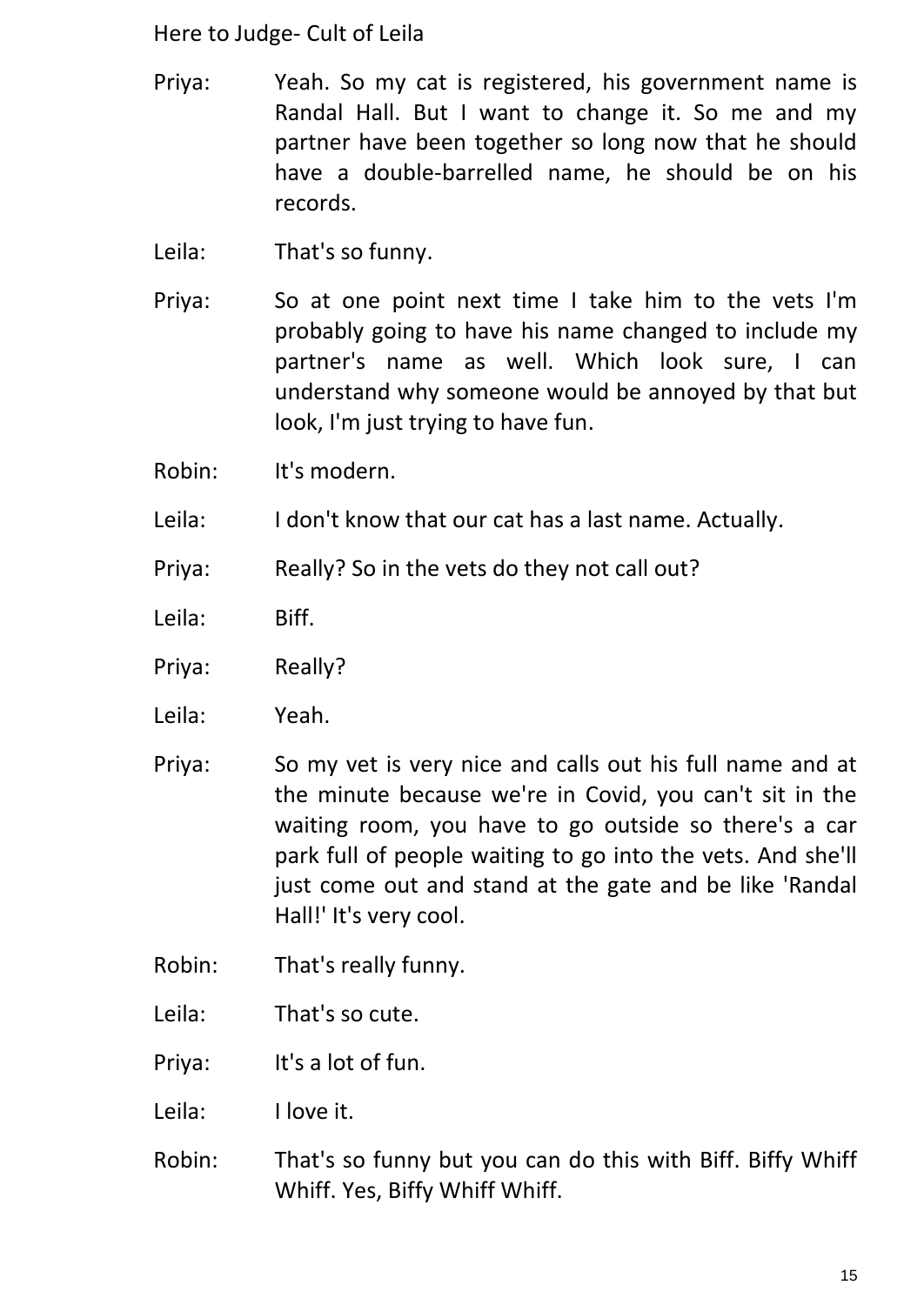- Leila: Yeah, yeah, yeah. I just wanted to call him Ms Miff.
- Priya: You can transition him into that. Just do it bit by bit.
- Leila: Yeah by night he's Ms Miff because you know.
- Priva: Right yeah sure.
- Leila: He has got like drag queen energy, he's like a very beautiful cat.
- Robin: Have you got outfits?
- Leila: No he would not allow that. Look, it is my dream that I could put my cat in a little outfit but he would not. I don't know about you Priya and yours?
- Priya: So there's some stuff. You're allowed to put things on his head. So someone once bought me an inflatable unicorn for him and he's completely fine with that, he just trotted around the house with a unicorn horn on.
- Leila: Really?
- Priya: But anything on his like body he doesn't like. So we got a pirate costume for him and he will not tolerate it. All we can do is put the cape on him.
- Leila: But that's like no he won't even have a collar. He's a beast, he doesn't like stuff on him.
- Priya: [Laughs]
- Leila: He doesn't want to be owned. Because I wanted to get a pet cube.
- Priya: What's pet cube?
- Leila: Welcome to our ad. It's not an ad, I wish this was an ad. It's like this little like cube camera that you put on like your pet's collar.
- Priya: Oh yeah.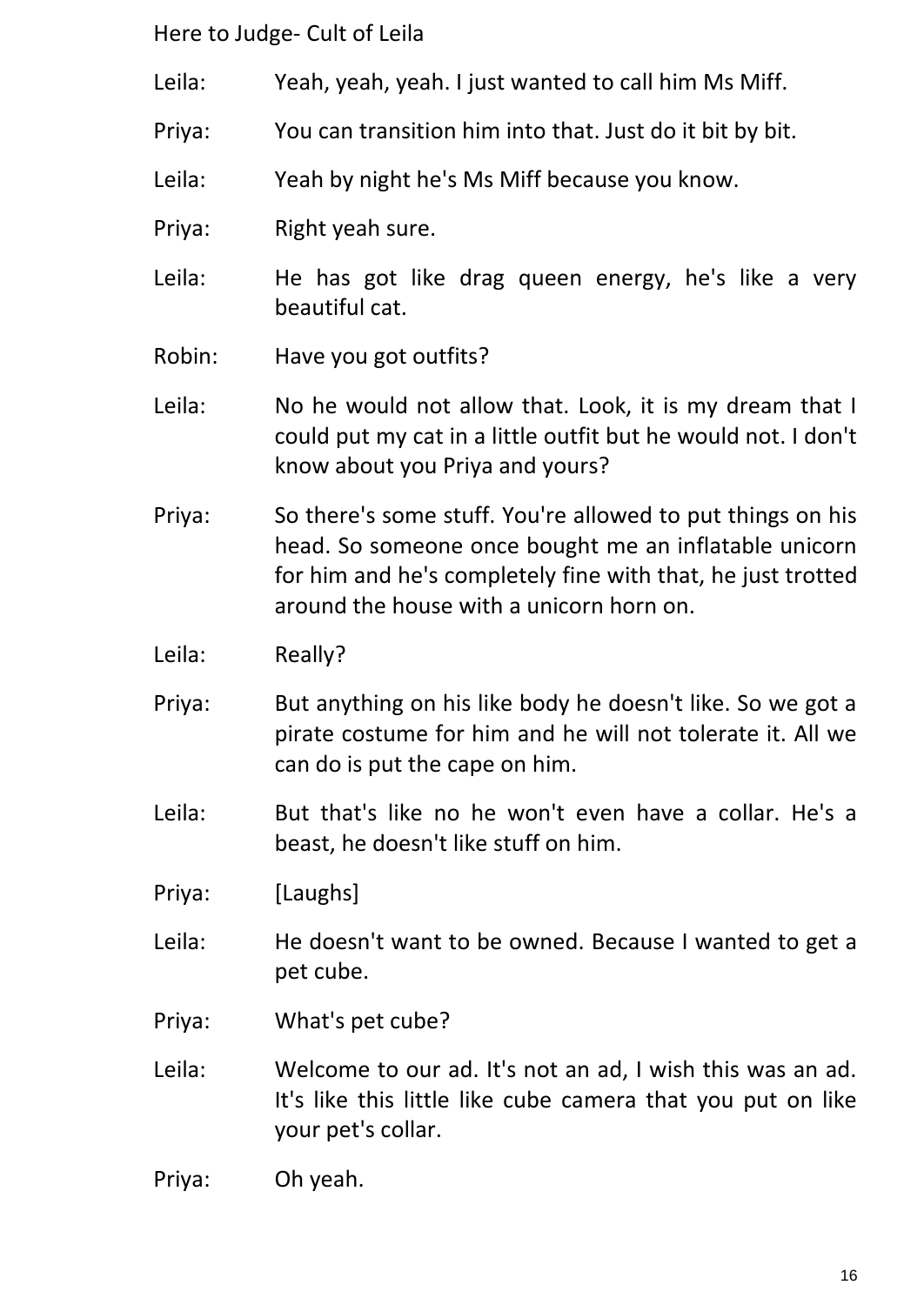Leila: And you can like see the world through their eyes.

Robin: That is really cute, like a little GoPro.

Priya: Tiny GoPro.

- Leila: Yeah and it goes straight to your phone, I so wanted one but I just don't think he's have it.
- Priya: No.
- Leila: Like I think he'd just get livid. And he's a loud Bengal cat so he would just scream which is what he does anyway if we wants attention or food.
- Robin: Yeah.
- Leila: [Meow!]

Priya: So the footage would be intolerable.

Leila: Yeah it would it would be horrible.

- Robin: Yeah, yeah, yeah. It would be great to see him do his sets at GAY though wouldn't it?
- Leila: [Laughs] Oh I'd love that. I would love it. I wish cats had gay clubs. Oh I expect like the Jellicle Ball right?
- Priya: Yeah that's basically what that is.
- Leila: That is. It is.
- Priya: Amazing.
- Leila: That's so funny that that is a thing. Ball culture is in the musical Cats.
- Robin: Could I say something that is incredibly off topic but I need to address it?
- Priya: Oh go on.
- Leila: Yes.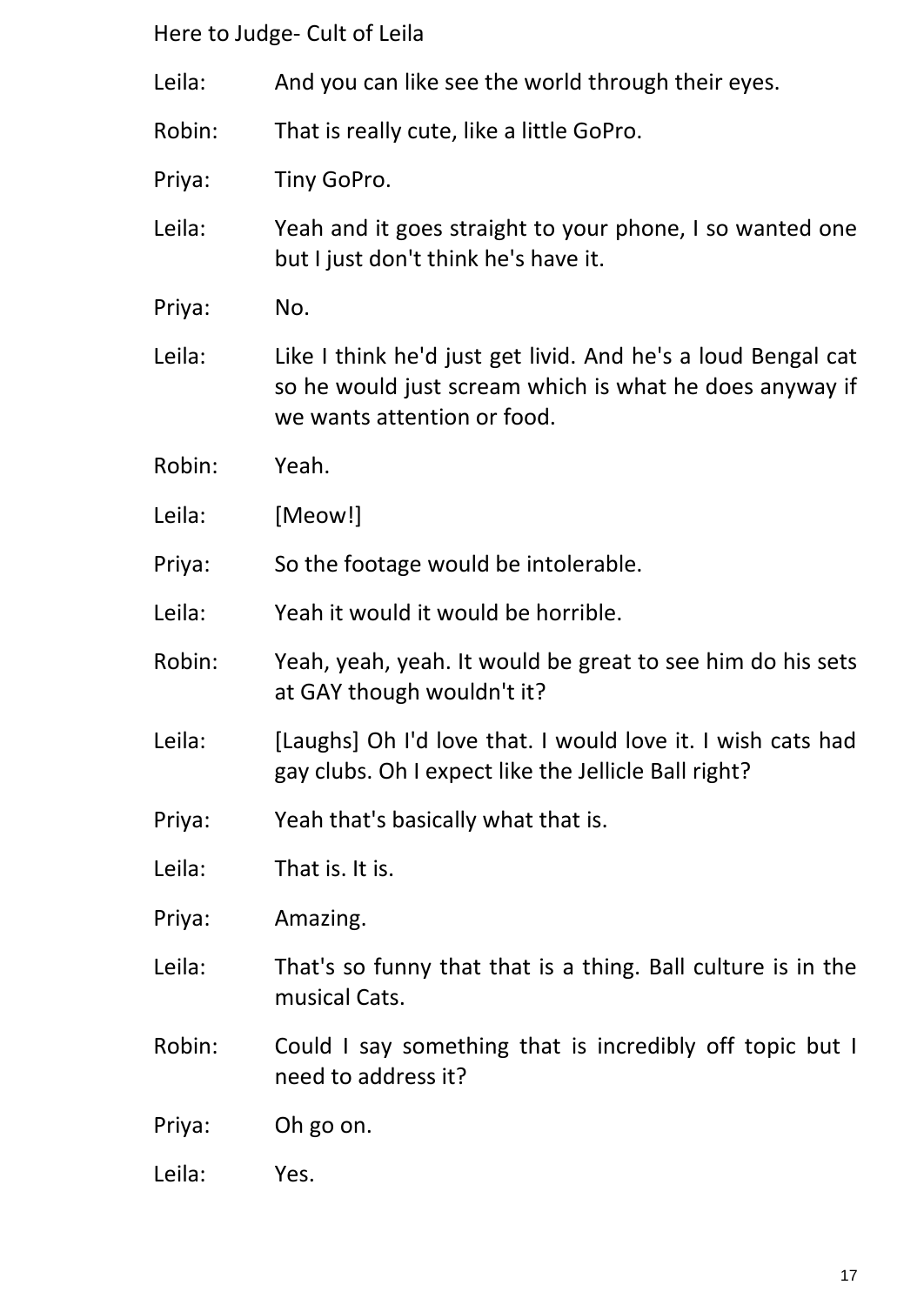- Robin: So before the recording I thought it would be really funny for me to drink out of my Mock the Week mug, which I stole from the set.
- Priya: Sure, sure, sure.
- Robin: But too long has gone now for me to bring it up and I didn't want to just do it without addressing it.
- Leila: [Laughs]
- Robin: Because that's way weird but I'm really thirsty.
- Priya: And it's warm so I imagine you're thirsty.
- Leila: Yeah.
- Robin: Yeah, yeah, yeah exactly. So I need to address it which is what I'm doing right now.
- Leila: Oh there he is with his fucking Mock the Week mug.
- Priya: Here we fucking missed a Mock the Week.
- Leila: The thing is as we all like maybe one day get on it, I know that there's going to be one of us, probably me that's left without a fucking Mock the Week mug. It's like you know it's your birthday or whatever and you have to sit there and watch, did you ever get that in school? Like did you have a late birthday and then everyone got the same gift because it was popular?
- Robin: I was never in school for my birthday, so everyone had happy birthday sang to them.
- Priya: September.
- Robin: Oh were you straight in there first up?
- Leila: Ahh!
- Robin: Priya Hall.
- Priya: Mm-hmm, mm-hmm.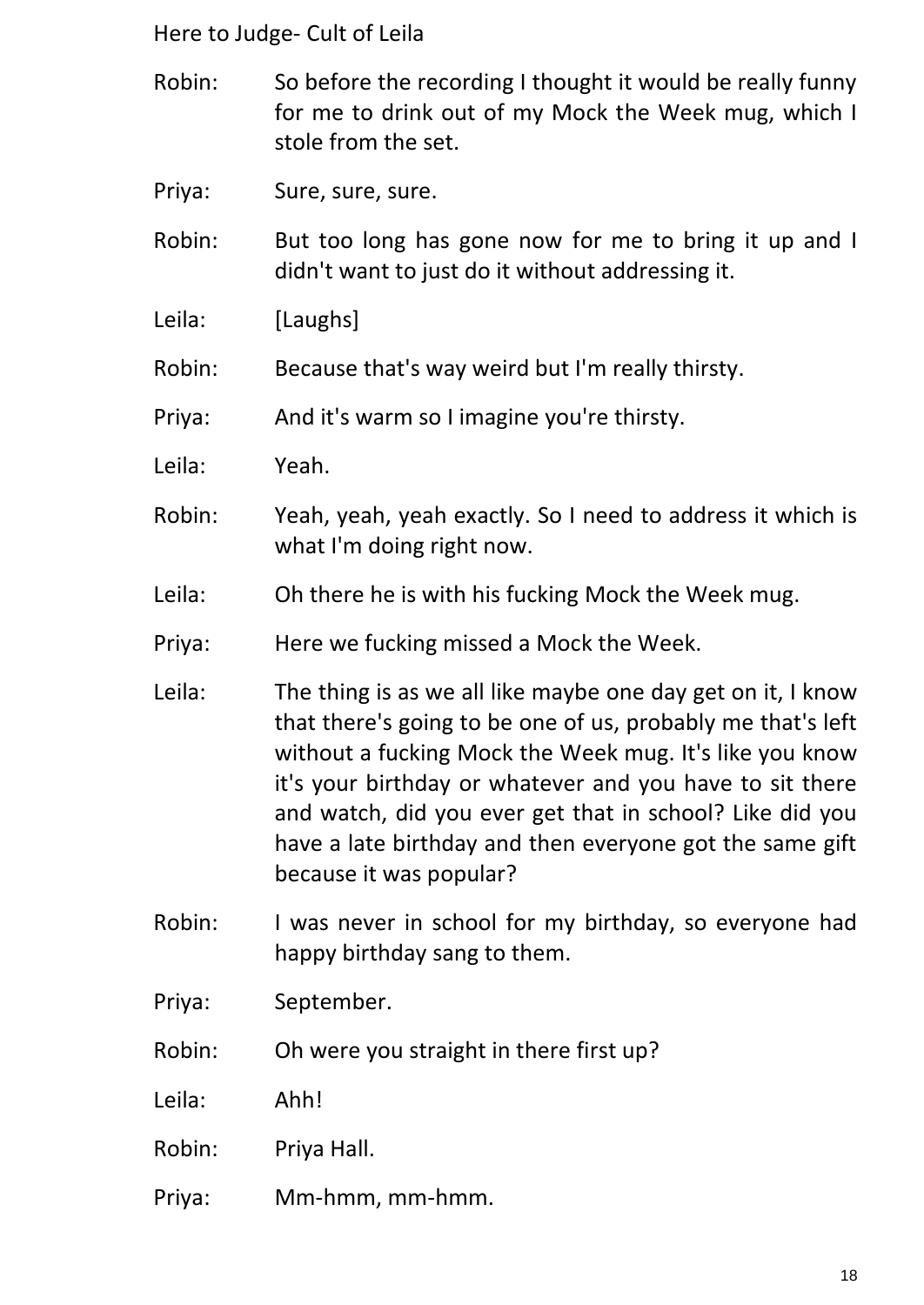- Robin: Oh it's Randal Hall's mum! Yeah, yeah, yeah.
- Leila: Randal Hall's mum [laughs].
- Priya: [Laughs]
- Robin: So what do we think?
- Leila: I was really on OPs side and then it's like just be considerate, so I think OP is the asshole. If we're going to have to call someone an asshole it's OP.
- Priya: Yeah.
- Leila: Sorry.
- Robin: I agree, I agree with Leila.
- Priya: Yeah I think I agree with Leila.
- Leila: Yay!
- Priya: In keeping with the cult that Leila...
- Leila: In keeping with the cult I'm running [laughs].
- Robin: The Cult of Leila.
- Leila: I should really start a democratic party.
- Robin: You say democratic.
- Leila: Democratic, wink, wink, yeah, yeah, yeah.
- Robin: [Laughs] The Cult of Leila would be great for merch by the way.
- Priya: Yeah.
- Robin: Let's bank that, producer Jo for some merch, the Cult of Leila.
- Priya: The Cult of Leila.
- Leila: I don't know who would ever buy that merch [laughs].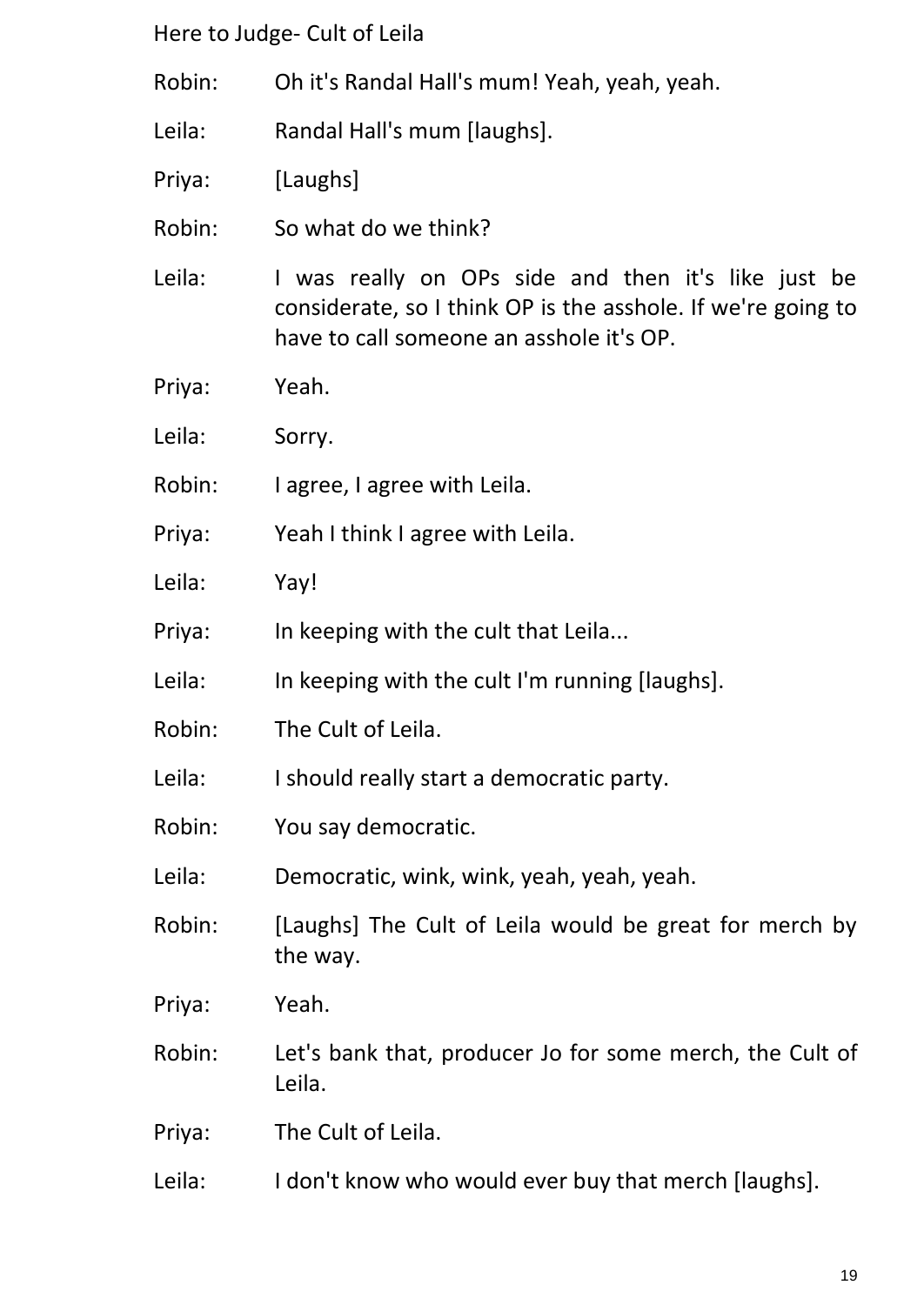- Robin: Honestly no, if it's the Cult of Leila on the front and you know that sort of image of growing into man that kind of thing.
- Leila: Yeah.
- Priya: Sure.
- Robin: But that is all the units of animals and they go like in that order, and all the units are underneath. I would wear that.
- Leila: Do you know what? I think the Cult of Leila does sound like the sort of clothing brand a white woman with a very rich dad would start.
- Robin: Yeah, yeah, yeah.
- Priya: That is.
- Leila: Just to be like 'This is my clothing brand, it's called Cult of Leila, we believe in ethical sourced materials in the Middle East i.e. we pay them 12p instead of 7p.
- Priya: And there's the name of the cat.
- Leila: Yeah, yeah, yeah fully.
- Robin: Yeah.
- Leila: Very good. OK.
- Robin: [Laughs] 12p instead of 7p, fucking hell.
- Priya: [Laughs]
- Leila: That's yeah, terrible, terrible.
- Robin: Apps, no apps, we said exclusively on Etsy.

[Here to Judge- Interim Music]

- Leila: This one is American but I'm going to Anglicise it.
- Priya: OK.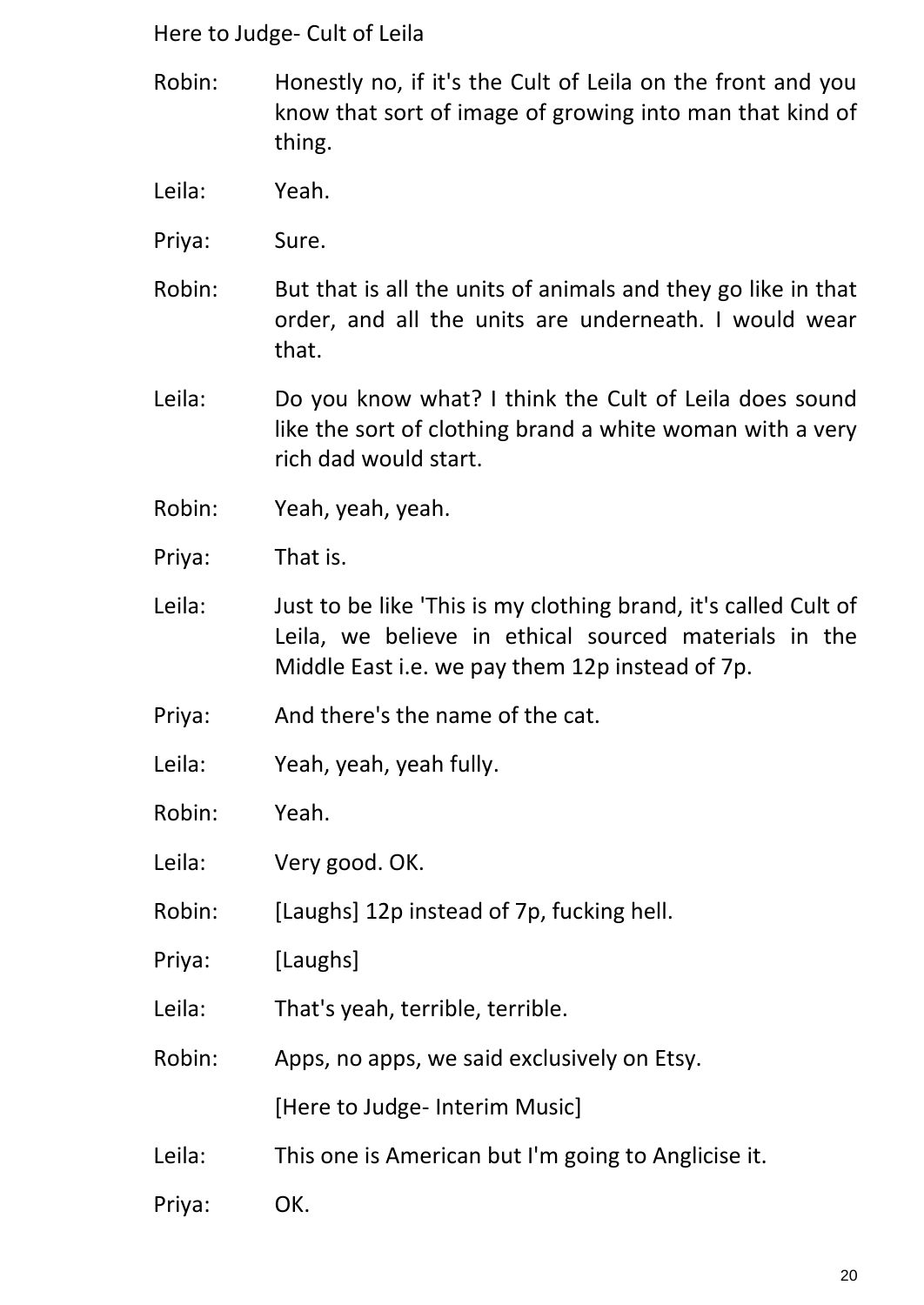- Leila: 'Am I the asshole for dipping crisps' not chips, which is what it says. 'Am I the asshole for dipping crisps into hummus without scooping it onto a plate? My brother who lives with me and my parents had a big issue when he saw me dipping tortilla crisps into the hummus that we in the fridge. He said that it's unsanitary and that you should put the hummus onto a plate instead of dipping directly into the container. Now I don't see how this is any different from when you are at a Mexican restaurant and you're given a bowl of crisps and a shared salsa dip. I understand that if you are at a party it is correct to scoop dip onto a plate or something so you're not hovering over the dip for an extended period of time. But I disagree that it is insanitary or gross when you're at home. Also I wasn't double dipping if that matters.' That's it. 'Am I the asshole?'
- Robin: Wow.
- Priya: It does matter, it was going to be the only thing I asked. If you're double dipping gross. If you're not double dipping, that's the normal way to eat it right? Am I about to find out that that's the normal way to eat it?
- Leila: It's only her brother.
- Priya: Yeah.
- Leila: I mean it depends where you are and who you're with do you know what I mean? But like if I'm having a whole pot of hummus to myself which I have been known to do in my life.
- Priya: Sure.
- Leila: For better or worse I will use...
- Robin: In sickness and in health.
- Leila: ...every single, yeah in sickness and in health, for richer or for poorer [laughs].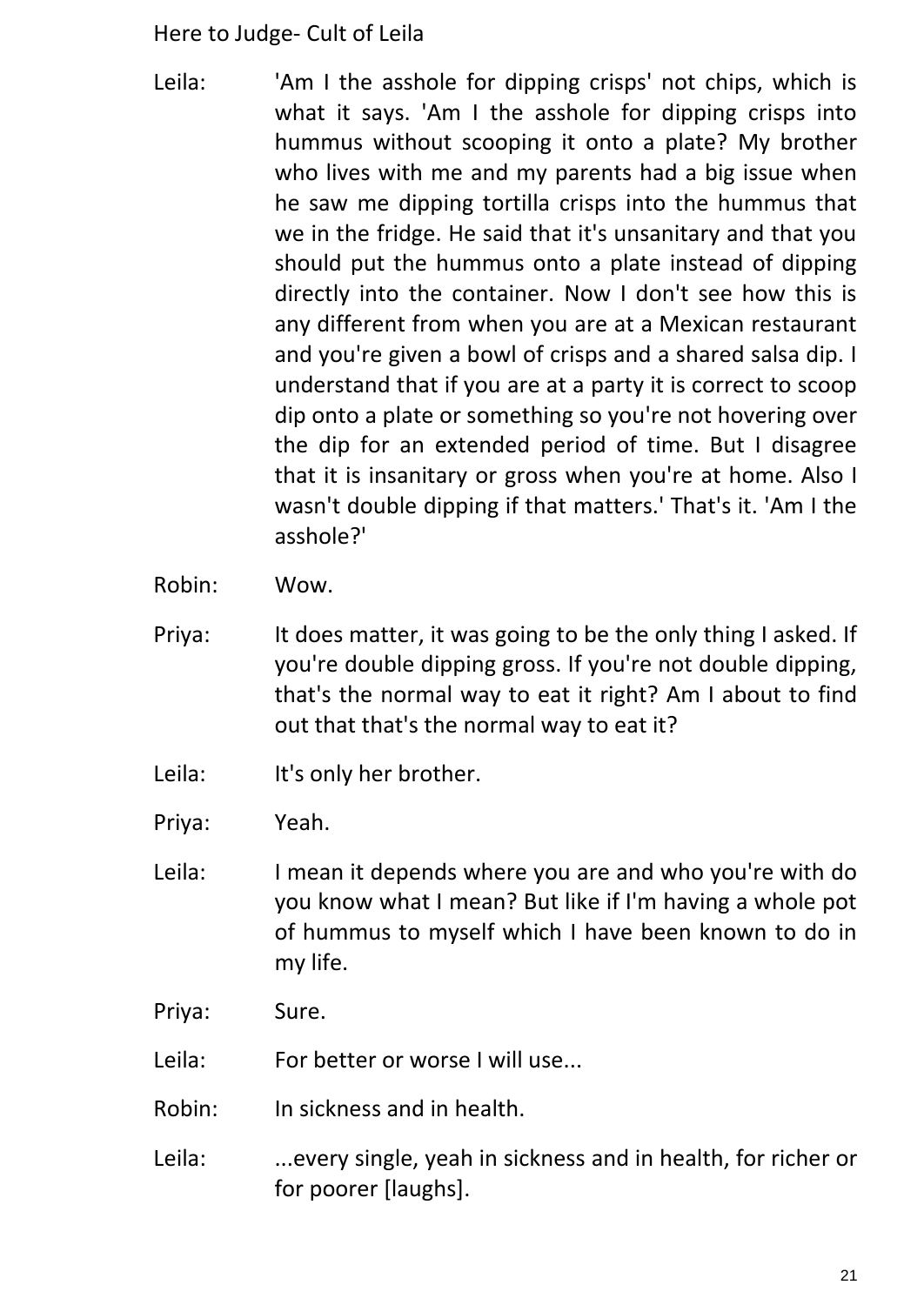Priya: Till death do us part, sure, sure, sure, sure, sure.

Leila: I do.

Robin: [Laughs] To a pot of hummus, 'I do. I do'.

Leila: [Laughs] If I could marry a pot of hummus you know I would. I'm just double dipping, I'm eating the whole thing.

Robin: Sure.

Leila: I'm just dipping it in. Different scenario.

Priya: Yeah. Do you guys remember the first time you tried hummus?

- Leila: Yes.
- Priya: Because I'm thinking about the first time I tried hummus and it was massively unsanitary.
- Leila: How old were you when you first tried hummus? Ish?
- Priya: I was a teenager.
- Leila: Oh my god.

Priya: I was volunteering at an event in the local YMCA. Me and my friends were also volunteering. One of them bought like a giant tub of hummus, like a massive vat of hummus. And it was the first time most of us had ever tried it. And we were all double dipping. Just like 20 teenagers into this massive vat of hummus.

- Leila: No. No.
- Robin: I mean.
- Priya: That is unsanitary.
- Leila: Yeah it is.
- Priya: And now that I'm thinking about this, gross.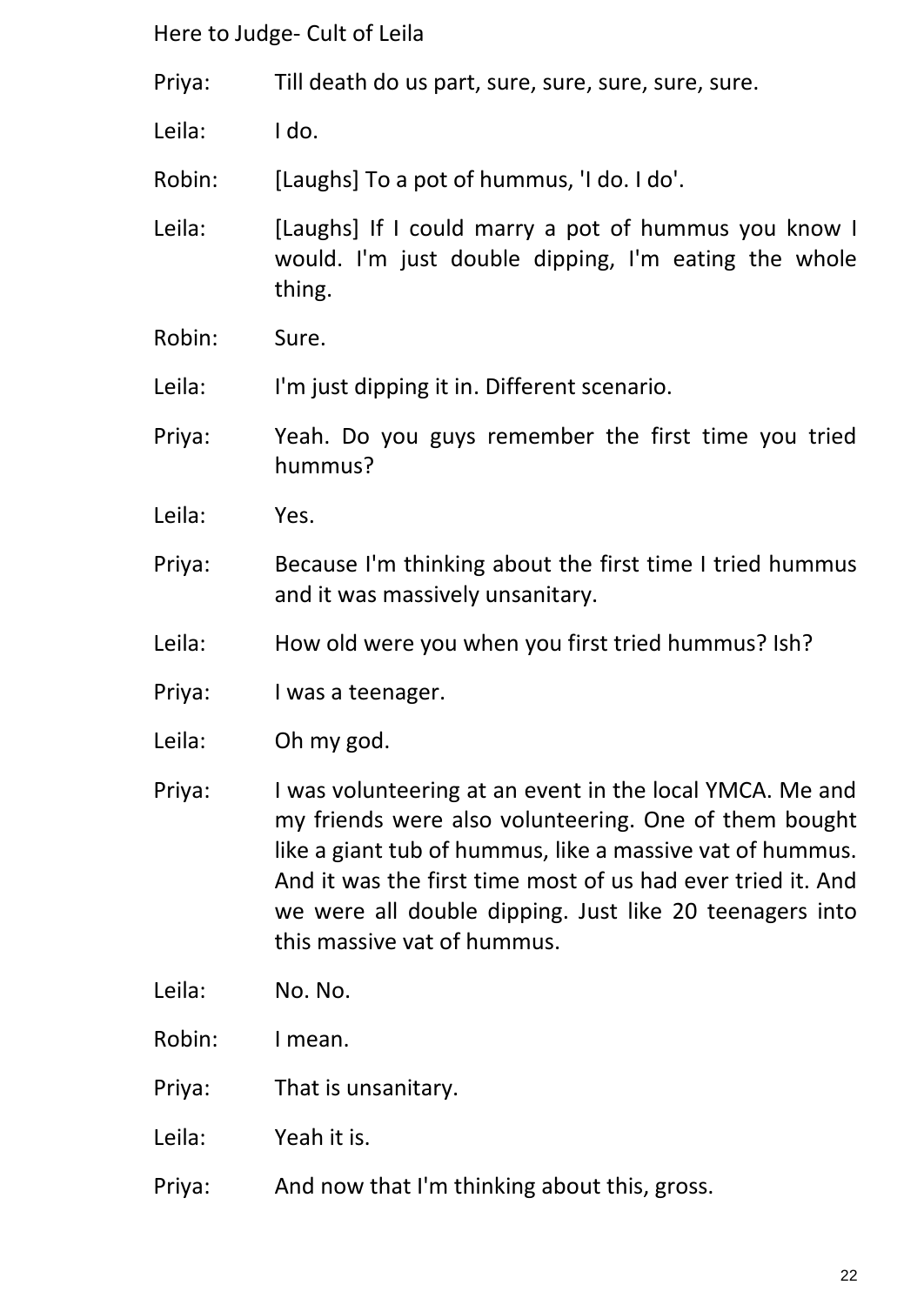- Robin: You're saying this in a very pandemic era where that feels.
- Priya: Yeah true.
- Robin: Like if you just said that 18 months ago, it would be like, yeah it's a bit gross. But now it's like you should be...
- Leila: And we'd all be like 'Oh Priya'.
- Priya: Also we were all teenagers, we were all necking.
- Leila: Yeah that's true, exactly.
- Robin: Swapping more than fuckin' hummus mate. I think I was a teenager, I think my parents, I think I tried it. We used to sort of like Saturday lunchtimes was like a deli lunch. And it would be like sort of like bread and salad and meats and cheese and stuff. But I think we put it on a plate? Maybe? Like a big like scratchy one.
- Leila: You've got to remember I'm half Iranian. So I was born...
- Robin: In hummus.
- Leila: ...the minute I came out of the womb a whole spoon of hummus...
- Priya: Sure.
- Leila: ...was basically shoved in my face. It's the sort of thing I used to eat as a child.
- Priya: It was in the placenta.
- Robin: Yeah it's not a vitamin K shot, it's a vitamin H shot.
- Leila: Yeah. I had it as a jab, yeah had it intravenously. It was what I used to have for my school lunches and everyone used to bully me and be like 'It's alive!' now they're all into it, it's the coolest snack ever.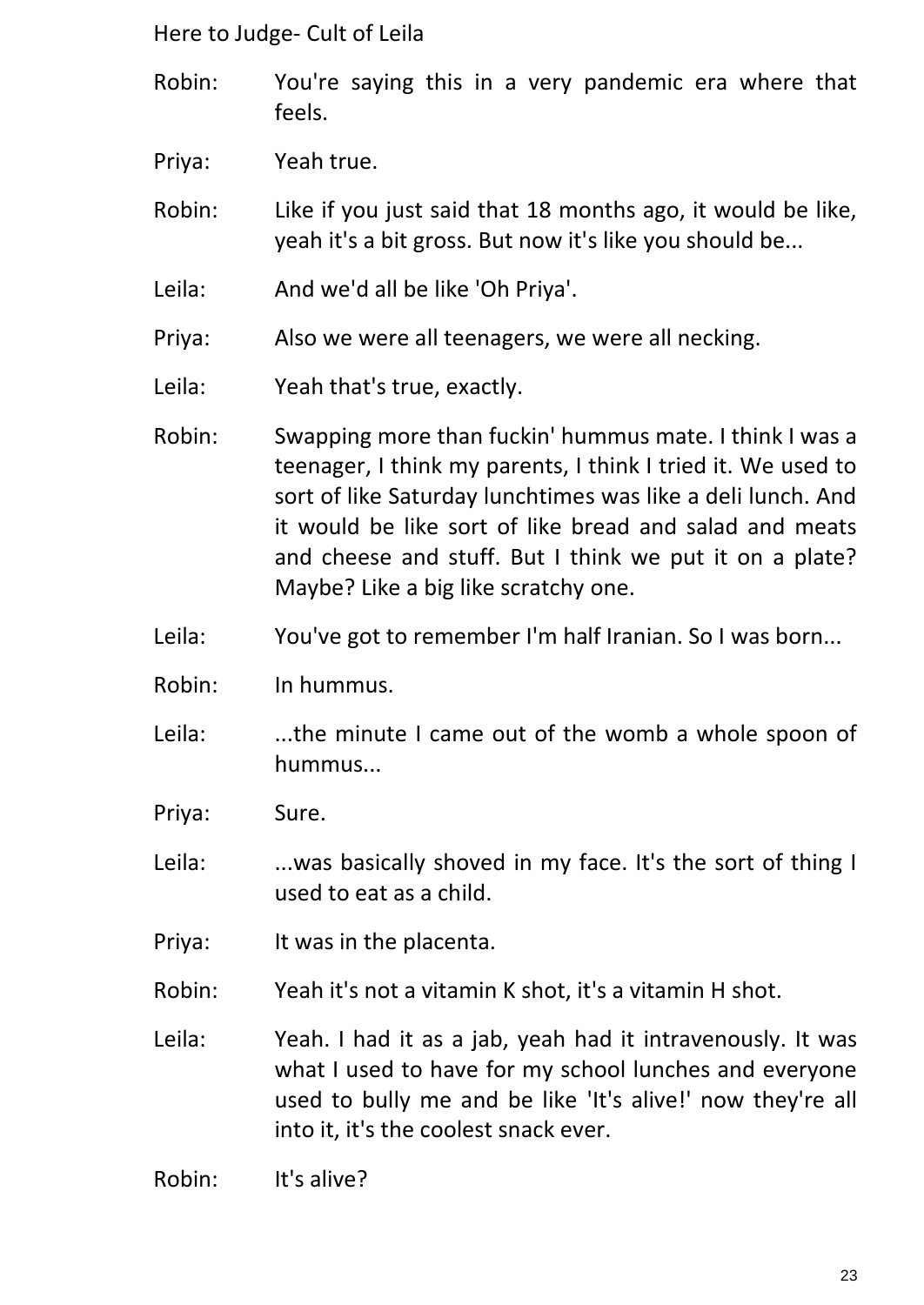- Leila: Yeah I had that with hummus and I had that with cottage cheese.
- Priya: It's delicious.

Leila: People would go 'Ugh it's alive!'.

- Robin: What the fuck does that mean?
- Leila: Which is all true because there is lots of nice live cultures in cottage cheese.
- Robin: Sure, have they not seen an ad for yoghurt? For Yakult?
- Leila: Look healthy gut, healthy life.
- Robin: While we're talking about Yakult, in my RE GCSE in a question, I think it was about the soul, I think I quoted word for word the Yakult advert where basically it was like 'A happy inside is a happy outside' and I quoted it word for word and I think I got an A in my actual exam because just that piece of shit kid just like basically...
- Leila: Too fuckin' right.
- Robin: I would have been a sort of Gervais kind of like, this is what an atheist looks like.
- Leila: You did that with your arms, I know exactly what you were doing is that picture of him with a guitar around his arms where he's like bleeding.
- Robin: Yeah exactly, atheist written on his tummy and stuff.
- Leila: That is so Brent of him. Like that is the most Brent thing he's ever done since Brent.
- Robin: Such a prick isn't it? Like sure, do whatever just don't define yourself as an atheist, don't make that the number one characteristic you've got.
- Leila: Yeah, yeah. OK yeah I have strong feelings about hummus and the way people treat their hummus, I do. Look I don't think asshole.